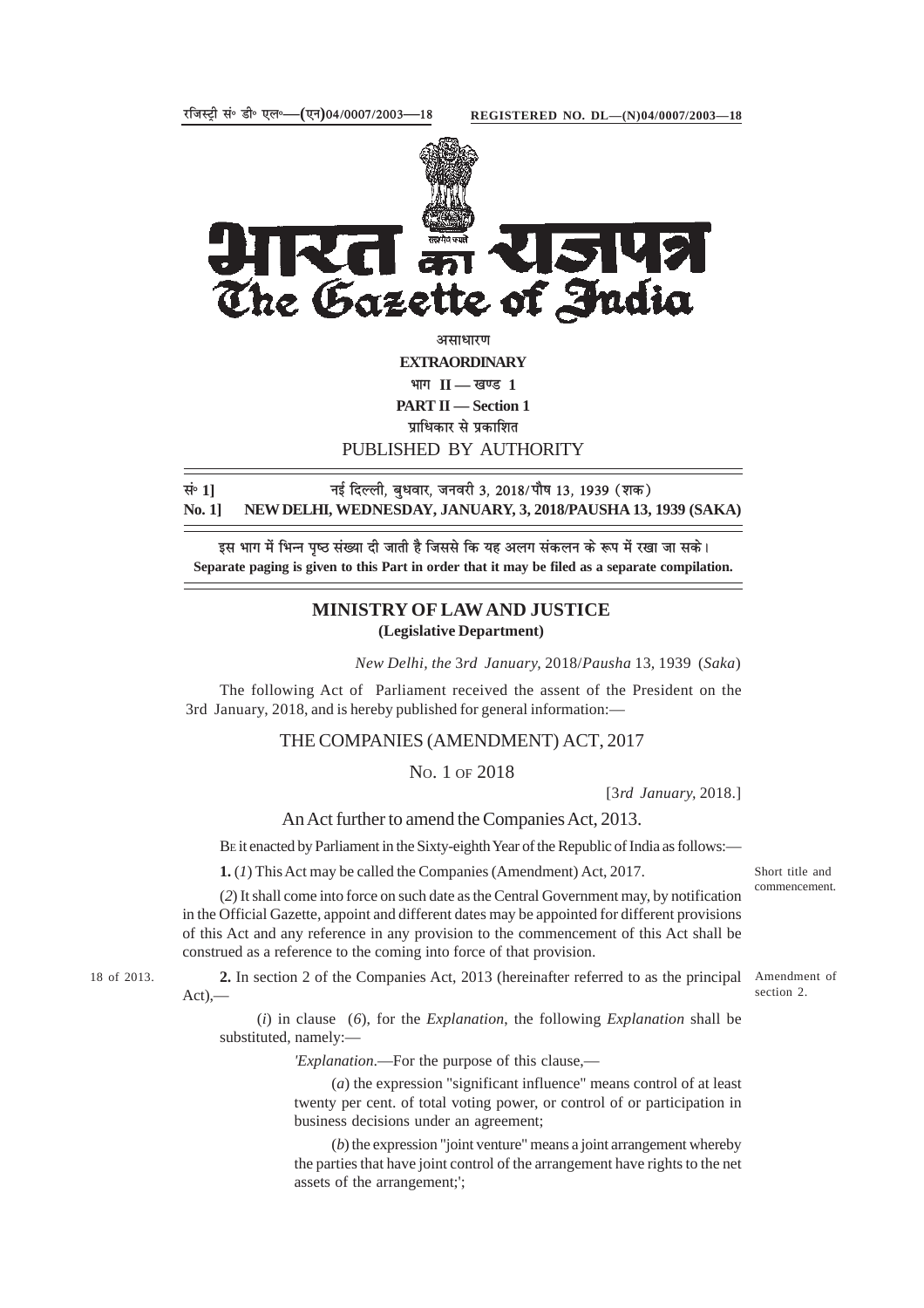(*ii*) for clause (*28*), the following clause shall be substituted, namely:—

'(*28*) "Cost Accountant" means a cost accountant as defined in clause (*b*) of sub-section (*1*) of section 2 of the Cost and Works Accountants Act, 1959 and 23 of 1959.who holds a valid certificate of practice under sub-section (*1*) of section 6 of that Act;';

(*iii*) in clause (*30*), the following proviso shall be inserted, namely:—

"Provided that—

(*a*) the instruments referred to in Chapter III-D of the Reserve Bank of India Act, 1934; and

2 of 1934.

(*b*) such other instrument, as may be prescribed by the Central Government in consultation with the Reserve Bank of India, issued by a company,

shall not be treated as debenture;";

(*iv*) in clause (*41*), in the first proviso, after the word "subsidiary", the words "or associate company" shall be inserted;

(*v*) in clause (*46*), the following *Explanation* shall be inserted, namely:—

*'Explanation.*—For the purposes of this clause, the expression "company" includes any body corporate;';

(*vi*) clause (*49*) shall be omitted;

(*vii*) in clause (*51*),—

or

(*a*) in sub-clause (*iv*), the word "and" shall be omitted;

(*b*) for sub-clause (*v*), the following sub-clauses shall be substituted, namely:—

"(*v*) such other officer, not more than one level below the directors who is in whole-time employment, designated as key managerial personnel by the Board; and

(*vi*) such other officer as may be prescribed;";

(*viii*) in clause (*57*), for the words "and securities premium account", the words ", securities premium account and debit or credit balance of profit and loss account," shall be substituted;

 $(ix)$  in clause  $(71)$ , in sub-clause  $(a)$ , after the word "company;", the word "and" shall be inserted;

(*x*) in clause (*72*), in the proviso, in clause (*A*), after the words "State Act", the words "other than this Act or the previous company law" shall be inserted;

(*xi*) in clause (*76*), for sub-clause (*viii*), the following sub-clause shall be substituted, namely:—

"(*viii*) any body corporate which is—

(*A*) a holding, subsidiary or an associate company of such company;

(*B*) a subsidiary of a holding company to which it is also a subsidiary;

(*C*) an investing company or the venturer of the company;";

*Explanation.—*For the purpose of this clause, "the investing company or the venturer of a company" means a body corporate whose investment in the company would result in the company becoming an associate company of the body corporate.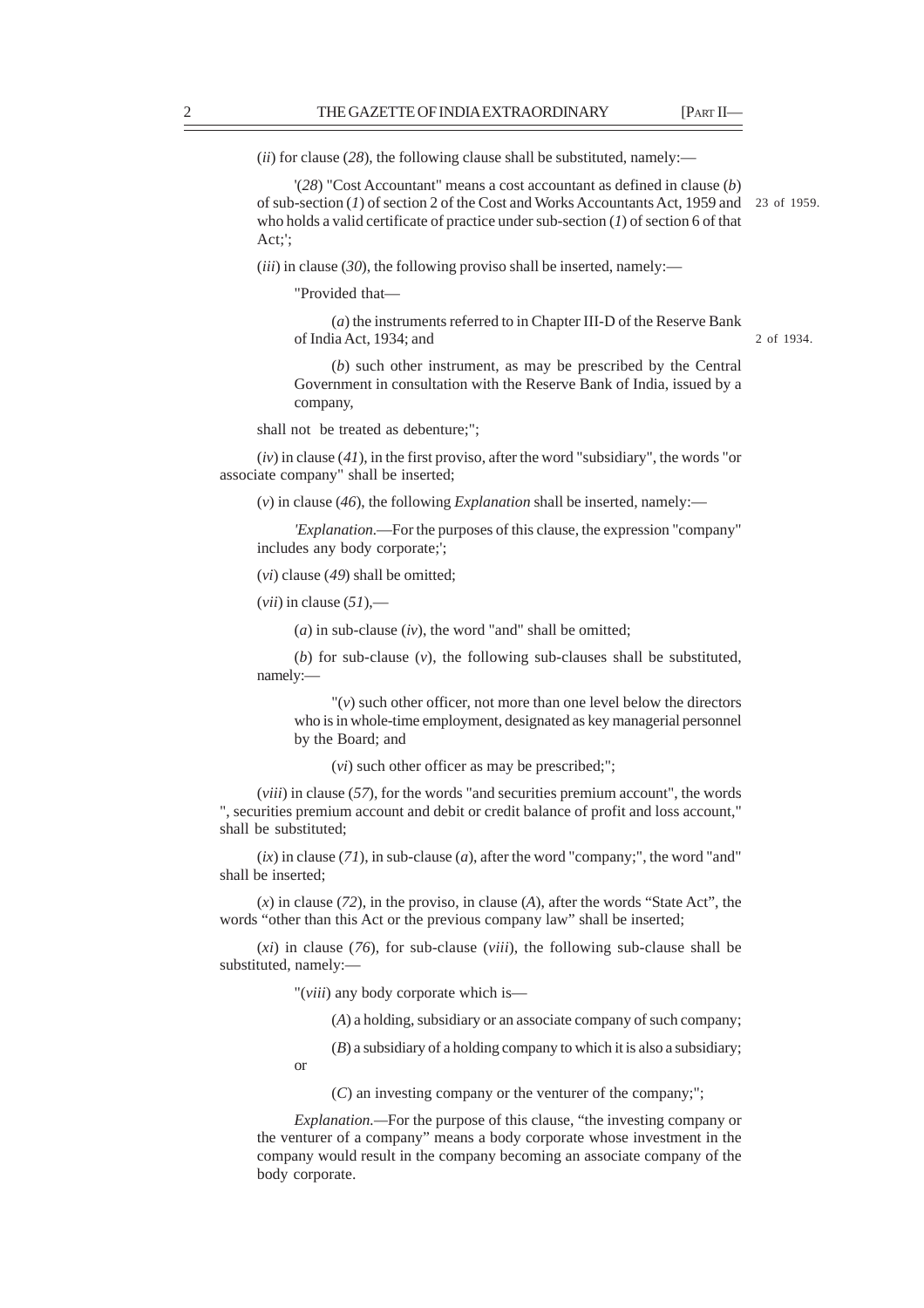(*xii*) in clause (*85*),—

(*a*) in sub-clause (*i*), for the words "five crore rupees", the words "ten crore rupees" shall be substituted;

(*b*) in sub-clause (*ii*),—

(*A*) for the words "as per its last profit and loss account", the words "as per profit and loss account for the immediately preceding financial year" shall be substituted;

(*B*) for the words "twenty crore rupees", the words "one hundred crore rupees" shall be substituted;

(*xiii*) in clause (*87*), in sub-clause (*ii*), for the words "total share capital", the words "total voting power" shall be substituted;

 $(xiv)$  for clause  $(91)$ , the following clause shall be substituted, namely:—

'(*91*) "turnover" means the gross amount of revenue recognised in the profit and loss account from the sale, supply, or distribution of goods or on account of services rendered, or both, by a company during a financial year;'.

**3.** After section 3 of the principal Act, the following section shall be inserted, Insertion of namely:—

"3A. If at any time the number of members of a company is reduced, in the case of a public company, below seven, in the case of a private company, below two, and the company carries on business for more than six months while the number of members is so reduced, every person who is a member of the company during the time that it so carries on business after those six months and is cognisant of the fact that it is carrying on business with less than seven members or two members, as the case may be, shall be severally liable for the payment of the whole debts of the company contracted during that time, and may be severally sued therefor.".

**4.** In section 4 of the principal Act, in sub-section (*5*), for clause (*i*)*,* the following shall be substituted, namely:— Amendment of section 4.

"(*i*) Upon receipt of an application under sub-section (*4*), the Registrar may, on the basis of information and documents furnished along with the application, reserve the name for a period of twenty days from the date of approval or such other period as may be prescribed:

Provided that in case of an application for reservation of name or for change of its name by an existing company, the Registrar may reserve the name for a period of sixty days from the date of approval.".

**5.** In section 7 of the principal Act, in sub-section (*1*), in item (*c*), for the words "an affidavit", the words "a declaration" shall be substituted. Amendment of section 7.

**6.** In section 12 of the principal Act,—

(*i*) in sub-section (*1*), for the words "on and from the fifteenth day of its incorporation", the words "within thirty days of its incorporation" shall be substituted;

(*ii*) in sub-section (*4*), for the words "within fifteen days", the words "within thirty days" shall be substituted.

**7.** In section 21 of the principal Act, for the words "an officer of the company", the words "an officer or employee of the company" shall be substituted.

**8.** In section 26 of the principal Act, in sub-section (*1*),—

(*i*) after the words "signed and shall", the following shall be inserted, namely:—

"state such information and set out such reports on financial information as may be specified by the Securities and Exchange Board in consultation with the Central Government:

new section 3A.

Members severally liable in certain cases.

Amendment of section 12.

Amendment of section 21

Amendment of section 26.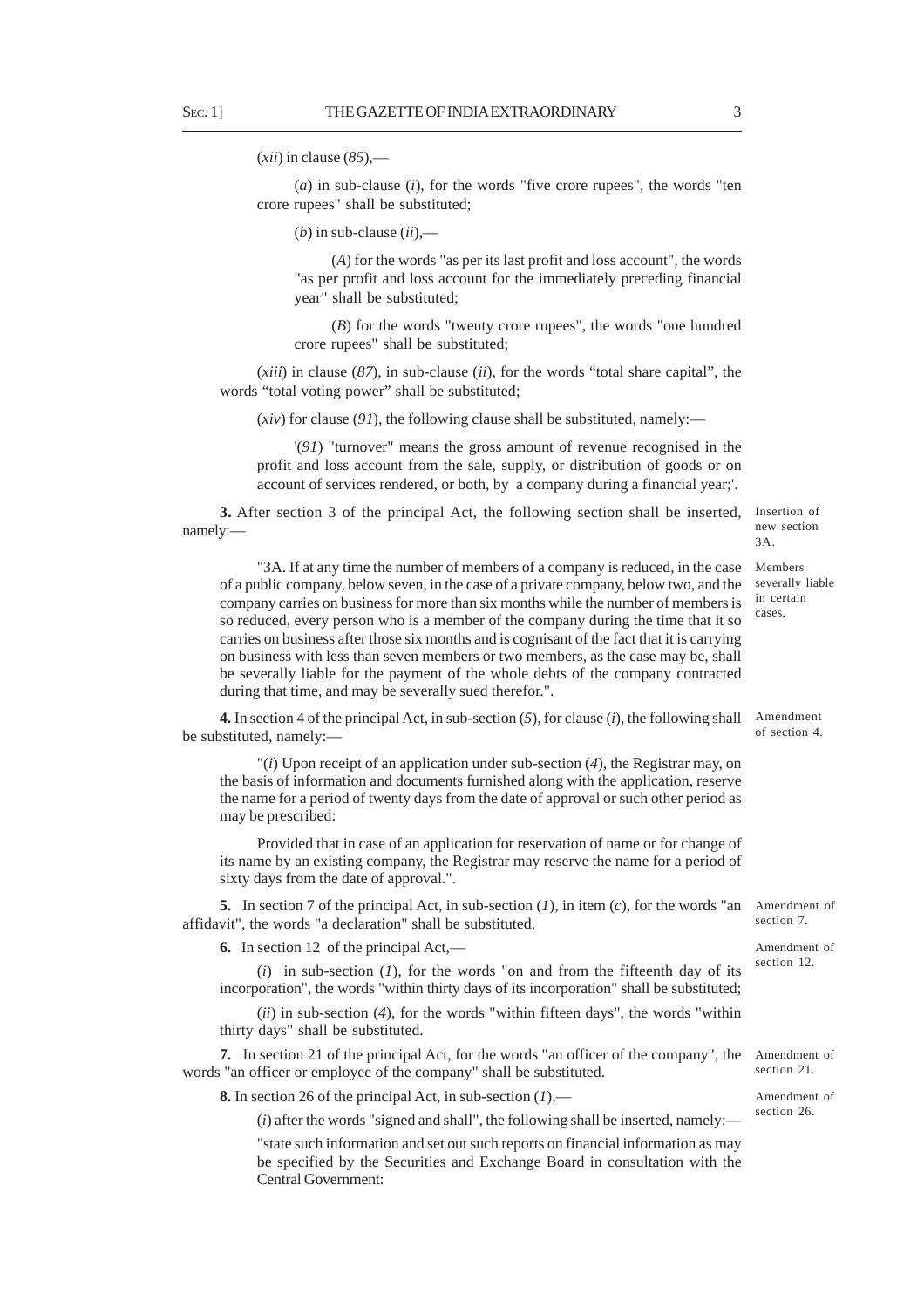Provided that until the Securities and Exchange Board specifies the information and reports on financial information under this sub-section, the regulations made by the Securities and Exchange Board under the Securities and Exchange Board of India Act, 1992, in respect of such financial information or 15 of 1992. reports on financial information shall apply.";

(*ii*) clauses (*a*), (*b*) and (*d*) shall be omitted.

**9.** In section 35 of the principal Act, in sub-section (*2*), after clause (*b*), the following clause shall be inserted, namely:— Amendment of

> "(*c*) that, as regards every misleading statement purported to be made by an expert or contained in what purports to be a copy of or an extract from a report or valuation of an expert, it was a correct and fair representation of the statement, or a correct copy of, or a correct and fair extract from, the report or valuation; and he had reasonable ground to believe and did up to the time of the issue of the prospectus believe, that the person making the statement was competent to make it and that the said person had given the consent required by sub-section (*5*) of section 26 to the issue of the prospectus and had not withdrawn that consent before delivery of a copy of the prospectus for registration or, to the defendant's knowledge, before allotment thereunder.".

**10.** For section 42 of the principal Act, the following section shall be substituted, namely:—

'42. (*1*) A company may, subject to the provisions of this section, make a private placement of securities.

(*2*) A private placement shall be made only to a select group of persons who have been identified by the Board (herein referred to as "identified persons"), whose number shall not exceed fifty or such higher number as may be prescribed [excluding the qualified institutional buyers and employees of the company being offered securities under a scheme of employees stock option in terms of provisions of clause (*b*) of sub-section  $(I)$  of section 62], in a financial year subject to such conditions as may be prescribed.

 (*3*) A company making private placement shall issue private placement offer and application in such form and manner as may be prescribed to identified persons, whose names and addresses are recorded by the company in such manner as may be prescribed:

Provided that the private placement offer and application shall not carry any right of renunciation.

*Explanation* I.—"private placement" means any offer or invitation to subscribe or issue of securities to a select group of persons by a company (other than by way of public offer) through private placement offer-cum-application, which satisfies the conditions specified in this section.

*Explanation* II.—"qualified institutional buyer" means the qualified institutional buyer as defined in the Securities and Exchange Board of India (Issue of Capital and Disclosure Requirements) Regulations, 2009, as amended from time to time, made under the Securities and Exchange Board of India Act, 1992.

*Explanation* III.—If a company, listed or unlisted, makes an offer to allot or invites subscription, or allots, or enters into an agreement to allot, securities to more than the prescribed number of persons, whether the payment for the securities has been received or not or whether the company intends to list its securities or not on any recognised stock exchange in or outside India, the same shall be deemed to be an offer to the public and shall accordingly be governed by the provisions of Part I of this Chapter.

Substitution of new section for section 42

section 35.

Issue of shares on private placement basis.

15 of 1992.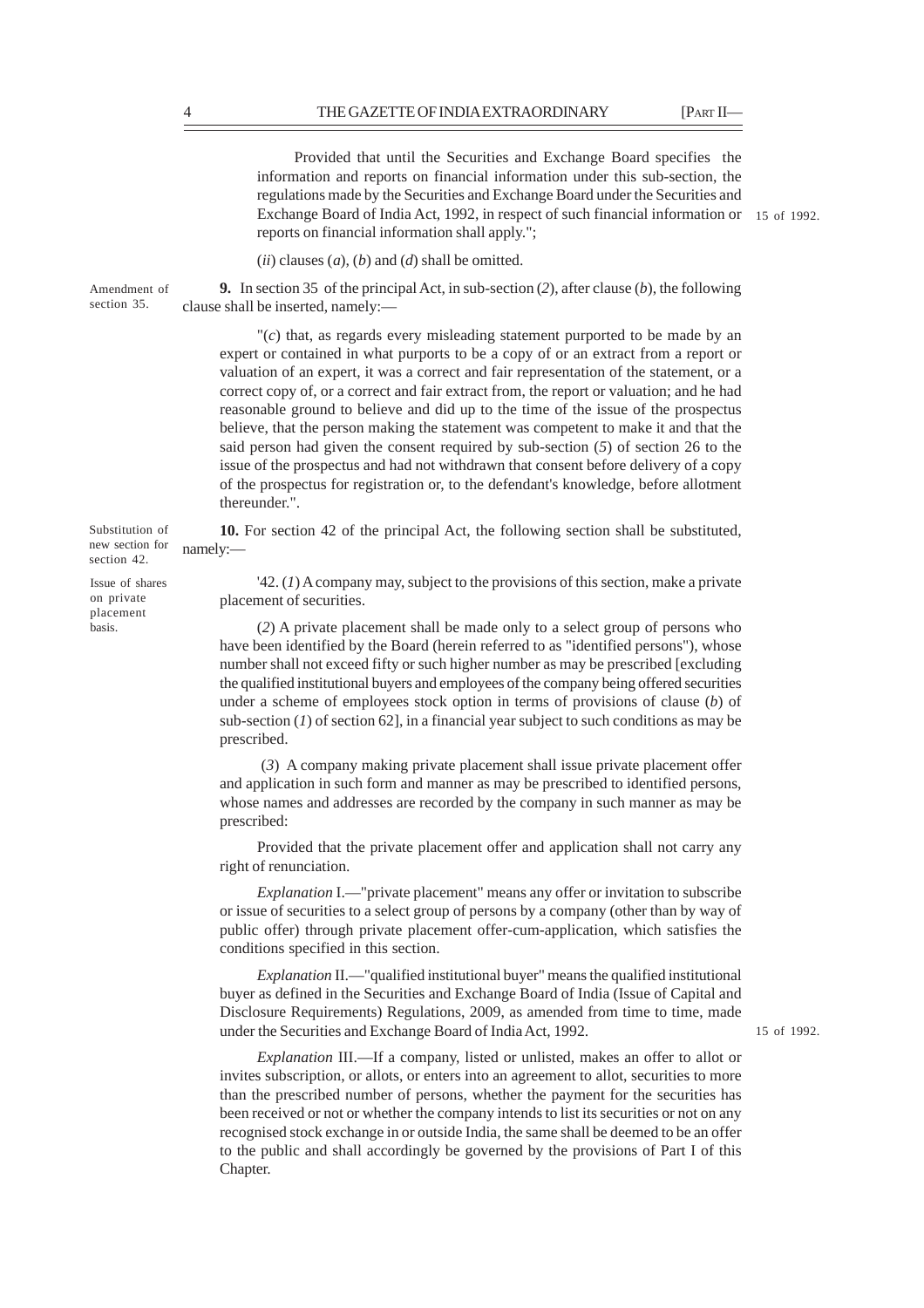(*4*) Every identified person willing to subscribe to the private placement issue shall apply in the private placement and application issued to such person alongwith subscription money paid either by cheque or demand draft or other banking channel and not by cash:

Provided that a company shall not utilise monies raised through private placement unless allotment is made and the return of allotment is filed with the Registrar in accordance with sub-section (*8*).

(*5*) No fresh offer or invitation under this section shall be made unless the allotments with respect to any offer or invitation made earlier have been completed or that offer or invitation has been withdrawn or abandoned by the company:

Provided that, subject to the maximum number of identified persons under sub-section (*2*), a company may, at any time, make more than one issue of securities to such class of identified persons as may be prescribed.

(*6*) A company making an offer or invitation under this section shall allot its securities within sixty days from the date of receipt of the application money for such securities and if the company is not able to allot the securities within that period, it shall repay the application money to the subscribers within fifteen days from the expiry of sixty days and if the company fails to repay the application money within the aforesaid period, it shall be liable to repay that money with interest at the rate of twelve per cent. per annum from the expiry of the sixtieth day:

Provided that monies received on application under this section shall be kept in a separate bank account in a scheduled bank and shall not be utilised for any purpose other than—

(*a*) for adjustment against allotment of securities; or

(*b*) for the repayment of monies where the company is unable to allot securities.

(*7*) No company issuing securities under this section shall release any public advertisements or utilise any media, marketing or distribution channels or agents to inform the public at large about such an issue.

(*8*) A company making any allotment of securities under this section, shall file with the Registrar a return of allotment within fifteen days from the date of the allotment in such manner as may be prescribed, including a complete list of all allottees, with their full names, addresses, number of securities allotted and such other relevant information as may be prescribed.

(*9*) If a company defaults in filing the return of allotment within the period prescribed under sub-section (*8*), the company, its promoters and directors shall be liable to a penalty for each default of one thousand rupees for each day during which such default continues but not exceeding twenty-five lakh rupees.

(*10*) Subject to sub-section (*11*), if a company makes an offer or accepts monies in contravention of this section, the company, its promoters and directors shall be liable for a penalty which may extend to the amount raised through the private placement or two crore rupees, whichever is lower, and the company shall also refund all monies with interest as specified in sub-section (*6*) to subscribers within a period of thirty days of the order imposing the penalty.

(*11*) Notwithstanding anything contained in sub-section (*9*) and sub-section (*10*), any private placement issue not made in compliance of the provisions of sub-section (*2*) shall be deemed to be a public offer and all the provisions of this Act and the Securities Contracts (Regulation) Act, 1956 and the Securities and Exchange 42 of 1956. Board of India Act, 1992 shall be applicable.'.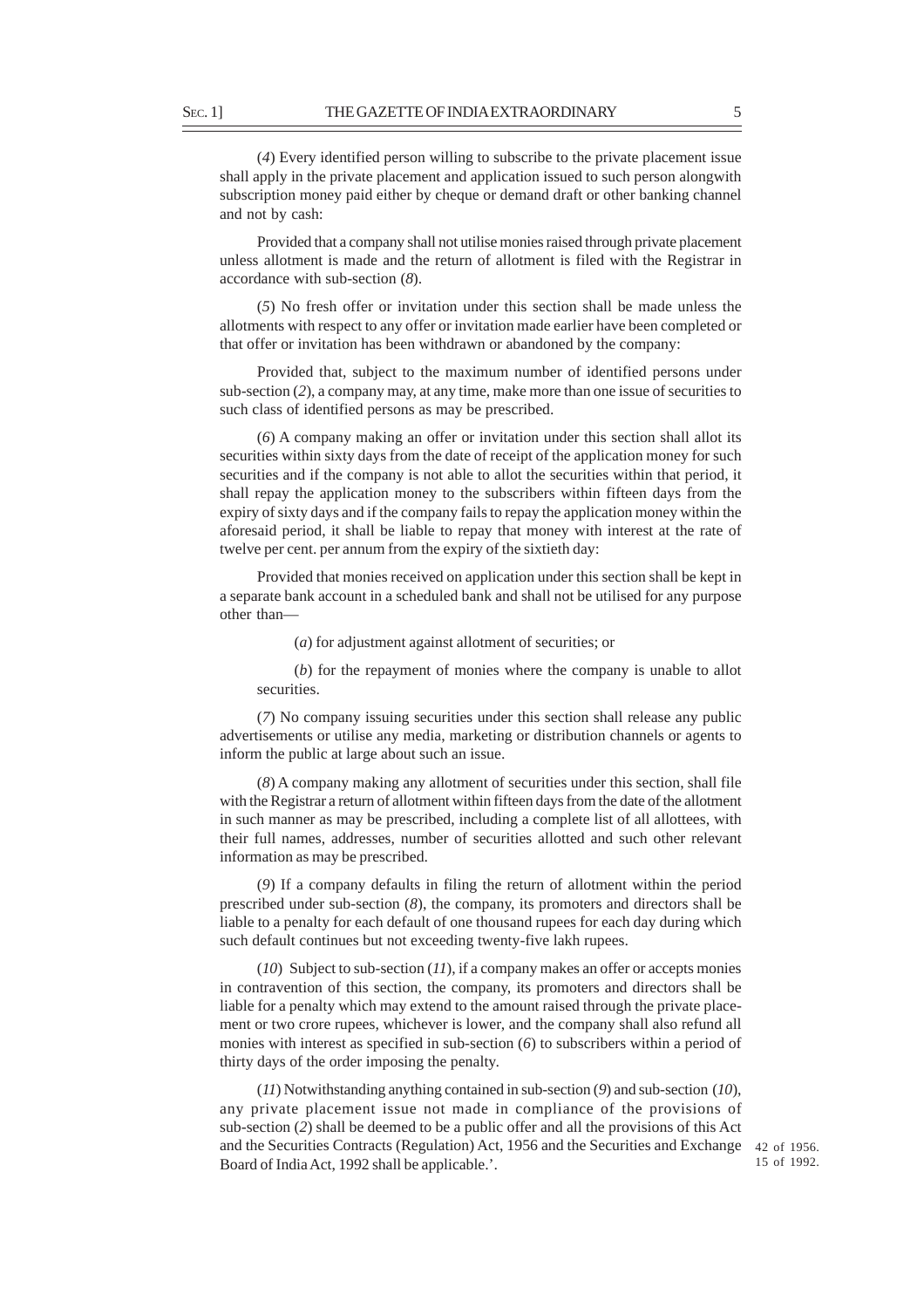| Amendment of<br>section 47.  | 11. In section 47, in sub-section $(I)$ , for the words, figures and brackets "provisions of<br>section 43 and sub-section $(2)$ of section 50", the words, figures and brackets "provisions of<br>section 43, sub-section (2) of section 50 and sub-section (1) of section 188" shall be<br>substituted.                                                                                                                                                      |                           |
|------------------------------|----------------------------------------------------------------------------------------------------------------------------------------------------------------------------------------------------------------------------------------------------------------------------------------------------------------------------------------------------------------------------------------------------------------------------------------------------------------|---------------------------|
| Amendment of<br>section 53.  | 12. In section 53 of the principal $Act$ ,—                                                                                                                                                                                                                                                                                                                                                                                                                    |                           |
|                              | $(i)$ in sub-section (2), for the words "discounted price", the word "discount"<br>shall be substituted;                                                                                                                                                                                                                                                                                                                                                       |                           |
|                              | $(ii)$ after sub-section (2), the following sub-section shall be inserted, namely:—                                                                                                                                                                                                                                                                                                                                                                            |                           |
|                              | "(2A) Notwithstanding anything contained in sub-sections $(1)$ and $(2)$ , a<br>company may issue shares at a discount to its creditors when its debt is converted<br>into shares in pursuance of any statutory resolution plan or debt restructuring<br>scheme in accordance with any guidelines or directions or regulations specified<br>by the Reserve Bank of India under the Reserve Bank of India Act, 1934 or the<br>Banking (Regulation) Act, 1949.". | 2 of 1934.<br>10 of 1949. |
| Amendment<br>of section 54.  | 13. In section 54, in sub-section $(I)$ , clause $(c)$ shall be omitted.                                                                                                                                                                                                                                                                                                                                                                                       |                           |
| Amendment of                 | 14. In section 62 of the principal $Act$ ,—                                                                                                                                                                                                                                                                                                                                                                                                                    |                           |
| section 62.                  | $(i)$ in sub-section $(I)$ , in clause $(c)$ , for the words "of a registered valuer subject<br>to such conditions as may be prescribed", the words and figures "of a registered<br>valuer, subject to the compliance with the applicable provisions of Chapter III and any<br>other conditions as may be prescribed" shall be substituted;                                                                                                                    |                           |
|                              | $(ii)$ for sub-section (2), the following sub-section shall be substituted, namely:—                                                                                                                                                                                                                                                                                                                                                                           |                           |
|                              | "(2) The notice referred to in sub-clause ( <i>i</i> ) of clause ( <i>a</i> ) of sub-section ( <i>l</i> )<br>shall be dispatched through registered post or speed post or through electronic<br>mode or courier or any other mode having proof of delivery to all the existing<br>shareholders at least three days before the opening of the issue.".                                                                                                          |                           |
| Amendment of                 | 15. In section 73 of the principal Act, in sub-section $(2)$ ,—                                                                                                                                                                                                                                                                                                                                                                                                |                           |
| section 73.                  | (i) for clause $(c)$ , the following clause shall be substituted, namely:—                                                                                                                                                                                                                                                                                                                                                                                     |                           |
|                              | $\prime\prime$ depositing, on or before the thirtieth day of April each year, such sum<br>which shall not be less than twenty per cent. of the amount of its deposits<br>maturing during the following financial year and kept in a scheduled bank in a<br>separate bank account to be called deposit repayment reserve account;";                                                                                                                             |                           |
|                              | $(ii)$ clause $(d)$ shall be omitted;                                                                                                                                                                                                                                                                                                                                                                                                                          |                           |
|                              | $(iii)$ in clause $(e)$ , for the words "such deposits;", the following shall be<br>substituted, namely:-                                                                                                                                                                                                                                                                                                                                                      |                           |
|                              | "such deposits and where a default had occurred, the company made good the default<br>and a period of five years had lapsed since the date of making good the default;".                                                                                                                                                                                                                                                                                       |                           |
| Amendment of<br>section 74.  | <b>16.</b> In section 74, in sub-section $(I)$ , for clause $(b)$ , the following clause shall be<br>substituted, namely:-                                                                                                                                                                                                                                                                                                                                     |                           |
|                              | $'(b)$ repay within three years from such commencement or on or before expiry of<br>the period for which the deposits were accepted, whichever is earlier:                                                                                                                                                                                                                                                                                                     |                           |
|                              | Provided that renewal of any such deposits shall be done in accordance with the<br>provisions of Chapter V and the rules made thereunder.".                                                                                                                                                                                                                                                                                                                    |                           |
| Amendment of<br>section 76A. | 17. In section 76A of the principal Act,—                                                                                                                                                                                                                                                                                                                                                                                                                      |                           |
|                              | $(a)$ in clause $(a)$ , for the words, "one crore rupees", the words "one crore rupees"<br>or twice the amount of deposit accepted by the company, whichever is lower" shall be<br>substituted;                                                                                                                                                                                                                                                                |                           |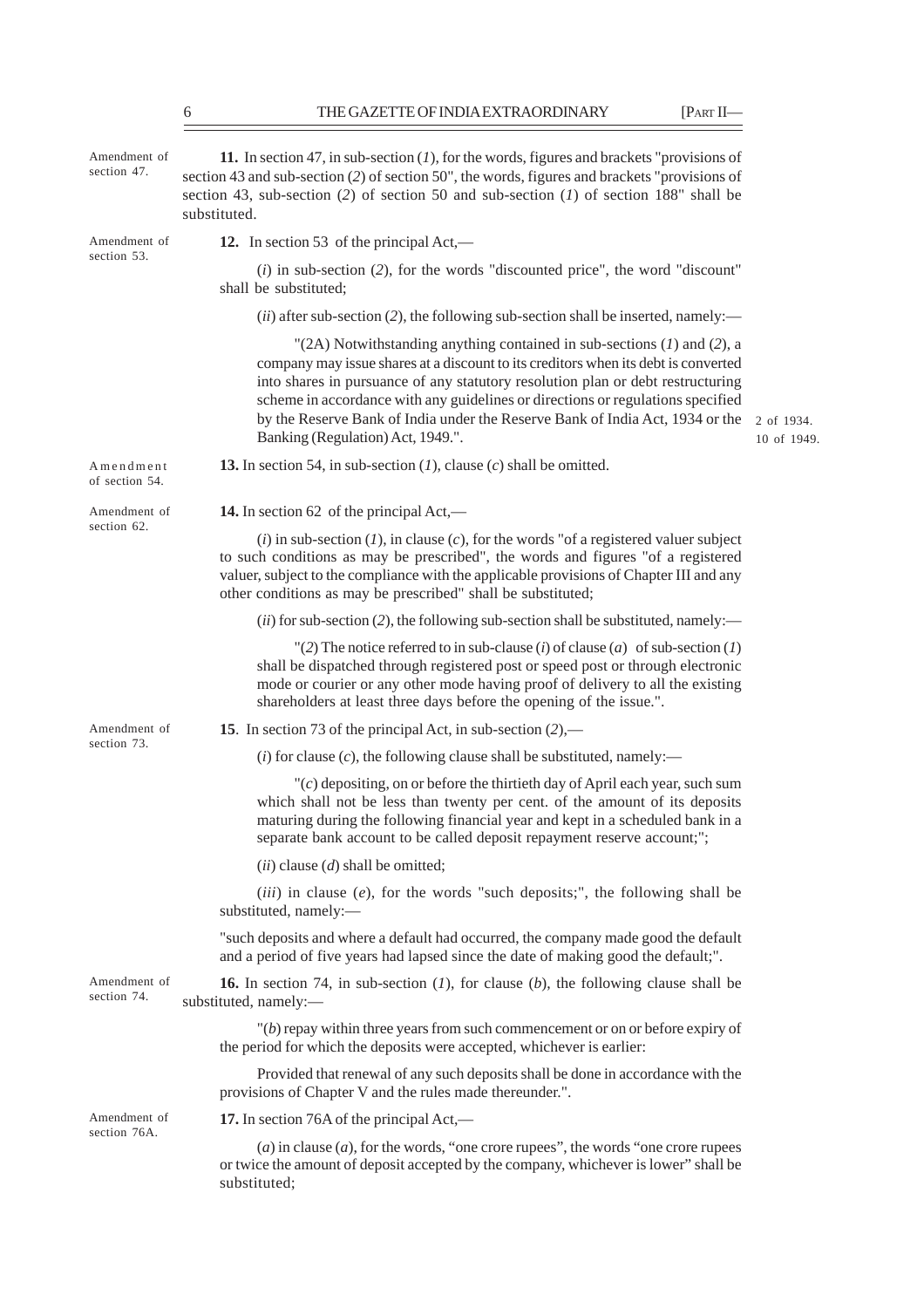(*b*) in clause (*b*),—

(*i*) for the words "seven years or with fine", the words "seven years and with fine" shall be substituted;

(*ii*) the words "or with both" shall be omitted.

**18.** In section 77 of the principal Act, in sub-section (*1*), after the third proviso, the following proviso shall be inserted, namely:— Amendment of section 77.

"Provided also that this section shall not apply to such charges as may be prescribed in consultation with the Reserve Bank of India.".

19. In section 78 of the principal Act, for the words and figures "register the charge Amendment of within the period specified in section 77", the words, brackets and figures "register the charge within the period of thirty days referred to in sub-section (*1*) of section 77" shall be substituted.

**20.** In section 82 of the principal Act, in sub-section (*1*),—

(*i*) the words, brackets and figures "and the provisions of sub-section (*1*) of section 77 shall, as far as may be, apply to an intimation given under this section" shall be omitted;

(*ii*) the following proviso shall be inserted, namely:—

"Provided that the Registrar may, on an application by the company or the charge holder, allow such intimation of payment or satisfaction to be made within a period of three hundred days of such payment or satisfaction on payment of such additional fees as may be prescribed.".

**21.** In section 89 of the principal Act,—

(*i*) in sub-section (*6*), the words and figures, "within the time specified under section 403" shall be omitted;

(*ii*) in sub-section (*7*), for the words and figures, "under the first proviso to sub-section (*1*) of section 403", the word "therein", shall be substituted;

(*iii*) after sub-section (*9*), the following sub-section shall be inserted, namely:—

"(*10*) For the purposes of this section and section 90, beneficial interest in a share includes, directly or indirectly, through any contract, arrangement or otherwise, the right or entitlement of a person alone or together with any other person to—

(*i*) exercise or cause to be exercised any or all of the rights attached to such share; or

(*ii*) receive or participate in any dividend or other distribution in respect of such share.".

22. For section 90 of the principal Act, the following section shall be substituted, Substitution of namely:—

'90. (*1*) Every individual, who acting alone or together, or through one or more persons or trust, including a trust and persons resident outside India, holds beneficial interests, of not less than twenty-five per cent. or such other percentage as may be prescribed, in shares of a company or the right to exercise, or the actual exercising of significant influence or control as defined in clause (*27*) of section 2, over the company (herein referred to as "significant beneficial owner"), shall make a declaration to the company, specifying the nature of his interest and other particulars, in such manner

new section for section 90.

Register of significant beneficial owners in a company.

section 78.

Amendment of section 82.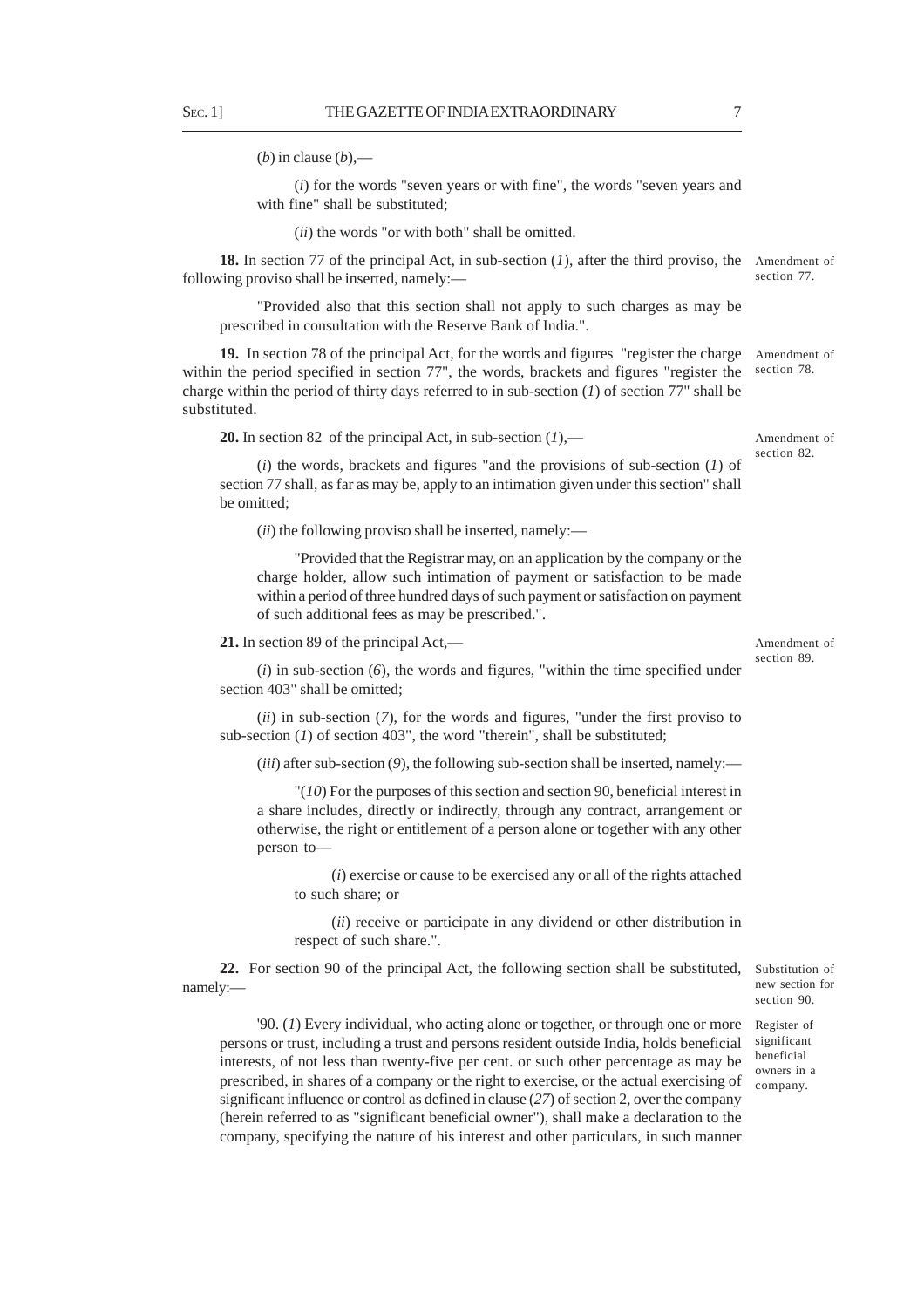and within such period of acquisition of the beneficial interest or rights and any change thereof, as may be prescribed:

Provided that the Central Government may prescribe a class or classes of persons who shall not be required to make declaration under this sub-section.

(*2*) Every company shall maintain a register of the interest declared by individuals under sub-section  $(I)$  and changes therein which shall include the name of individual, his date of birth, address, details of ownership in the company and such other details as may be prescribed.

(*3*) The register maintained under sub-section (*2*) shall be open to inspection by any member of the company on payment of such fees as may be prescribed.

(*4*) Every company shall file a return of significant beneficial owners of the company and changes therein with the Registrar containing names, addresses and other details as may be prescribed within such time, in such form and manner as may be prescribed.

(*5*) A company shall give notice, in the prescribed manner, to any person (whether or not a member of the company) whom the company knows or has reasonable cause to believe—

(*a*) to be a significant beneficial owner of the company;

(*b*) to be having knowledge of the identity of a significant beneficial owner or another person likely to have such knowledge; or

(*c*) to have been a significant beneficial owner of the company at any time during the three years immediately preceding the date on which the notice is issued,

and who is not registered as a significant beneficial owner with the company as required under this section.

(*6*) The information required by the notice under sub-section (*5*) shall be given by the concerned person within a period not exceeding thirty days of the date of the notice.

(*7*) The company shall,—

(*a*) where that person fails to give the company the information required by the notice within the time specified therein; or

(*b*) where the information given is not satisfactory,

apply to the Tribunal within a period of fifteen days of the expiry of the period specified in the notice, for an order directing that the shares in question be subject to restrictions with regard to transfer of interest, suspension of all rights attached to the shares and such other matters as may be prescribed.

(*8*) On any application made under sub-section (*7*), the Tribunal may, after giving an opportunity of being heard to the parties concerned, make such order restricting the rights attached with the shares within a period of sixty days of receipt of application or such other period as may be prescribed.

(*9*) The company or the person aggrieved by the order of the Tribunal may make an application to the Tribunal for relaxation or lifting of the restrictions placed under sub-section (*8*).

(*10*) If any person fails to make a declaration as required under sub-section (*1*), he shall be punishable with fine which shall not be less than one lakh rupees but which may extend to ten lakh rupees and where the failure is a continuing one, with a further fine which may extend to one thousand rupees for every day after the first during which the failure continues.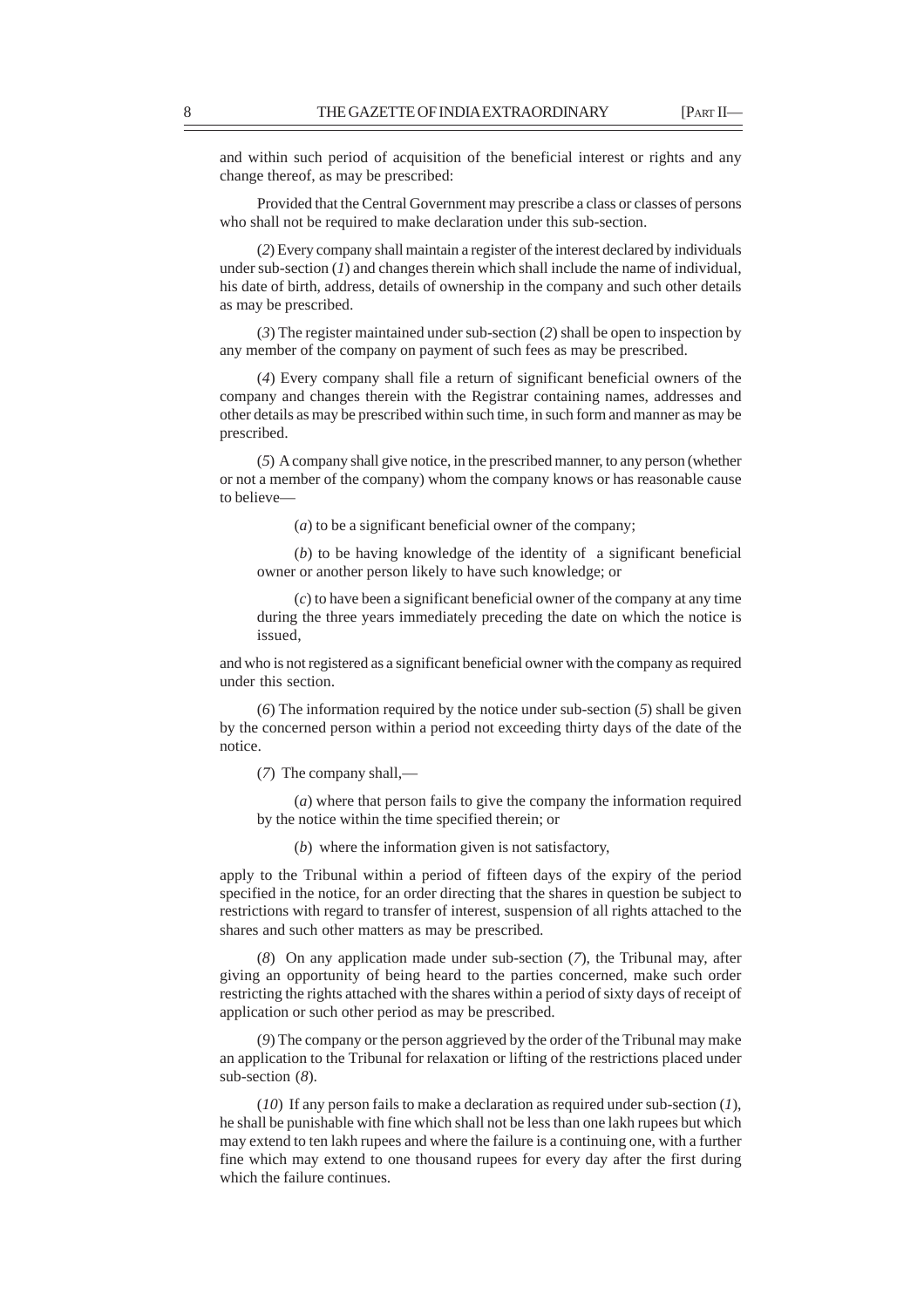(*11*) If a company, required to maintain register under sub-section (*2*) and file the information under sub-section (*4*), fails to do so or denies inspection as provided therein, the company and every officer of the company who is in default shall be punishable with fine which shall not be less than ten lakh rupees but which may extend to fifty lakh rupees and where the failure is a continuing one, with a further fine which may extend to one thousand rupees for every day after the first during which the failure continues.

(*12*) If any person wilfully furnishes any false or incorrect information or suppresses any material information of which he is aware in the declaration made under this section, he shall be liable to action under section 447.'.

**23.** In section 92 of the principal Act,—

Amendment of section 92.

 $(i)$  in sub-section  $(1)$ ,—

(*a*) clause (*c*) shall be omitted;

(*b*) in clause (*j*), the words "indicating their names, addresses, countries of incorporation, registration and percentage of shareholding held by them" shall be omitted;

(*c*) after the proviso, the following proviso shall be inserted, namely:—

'Provided further that the Central Government may prescribe abridged form of annual return for "One Person Company, small company and such other class or classes of companies as may be prescribed".'.

 $(iii)$  for sub-section  $(3)$ , the following sub-section shall be substituted, namely:—

"(*3*) Every company shall place a copy of the annual return on the website of the company, if any, and the web-link of such annual return shall be disclosed in the Board's report.".

(*iii*) in sub-section (*4*), the words and figures, "within the time as specified, under section 403" shall be omitted;

(*iv*) in sub-section (*5*), for the words and figures, "under section 403 with additional fees" the word "therein" shall be substituted.

**24.** Section 93 of the principal Act shall be omitted.

**25.** In section 94 of the principal Act,—

 $(i)$  in sub-section  $(I)$ , in the first proviso, the words "and the Registrar has been given a copy of the proposed special resolution in advance" shall be omitted;

 $(iii)$  in sub-section  $(3)$ , the following proviso shall be inserted, namely:—

"Provided that such particulars of the register or index or return as may be prescribed shall not be available for inspection under sub-section (*2*) or for taking extracts or copies under this sub-section.".

26. In section 96 of the principal Act, in sub-section (2), in the proviso, for the words Amendment of "Provided that", the following shall be substituted, namely:—

"Provided that annual general meeting of an unlisted company may be held at any place in India if consent is given in writing or by electronic mode by all the members in advance:

Provided further that".

Amendment of

Omission of section 93.

section 94.

section 96.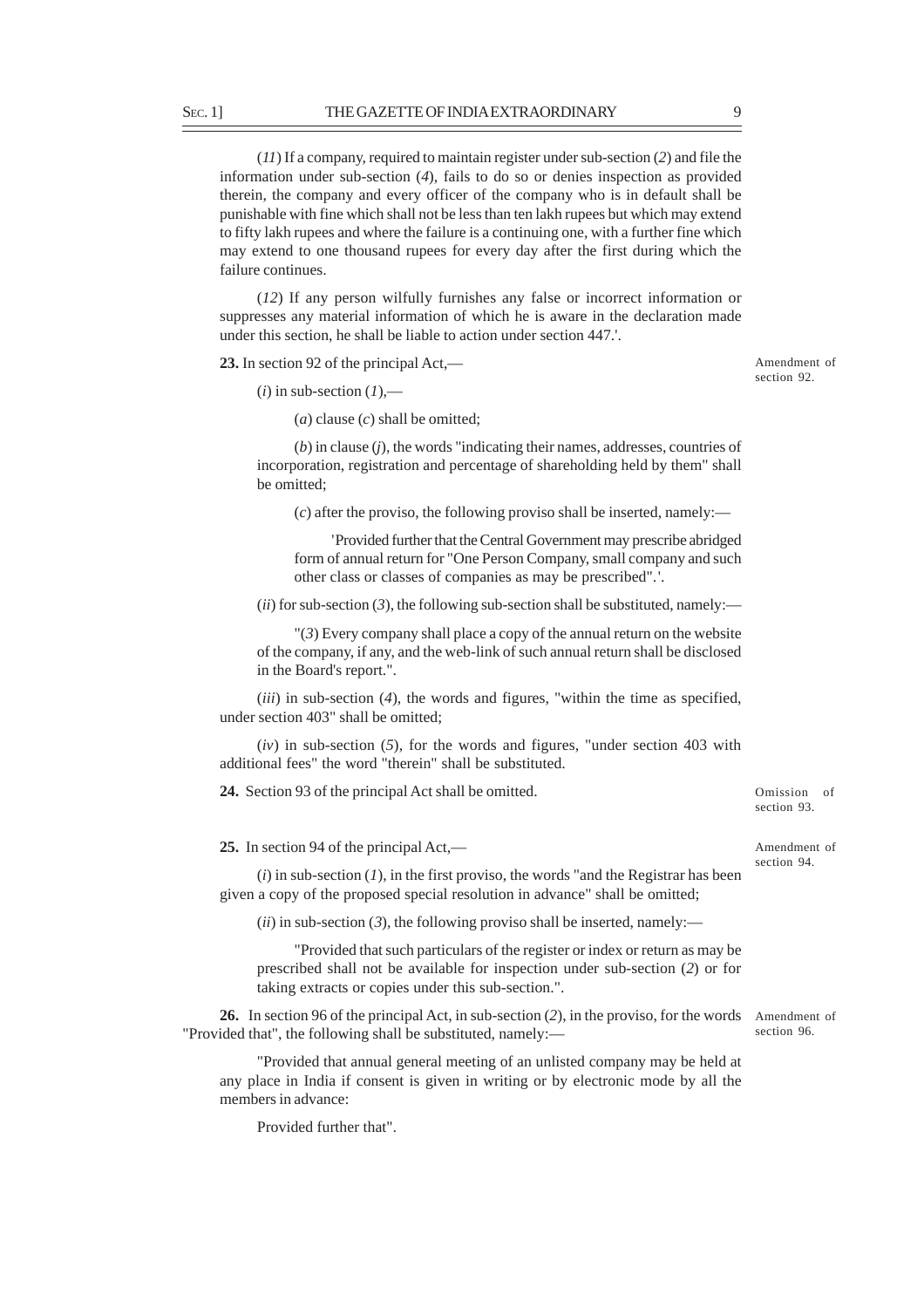Amendment of section 100.

section 101.

**27.** In section 100 of the principal Act, in sub-section (*1*), the following proviso shall be inserted, namely:—

"Provided that an extraordinary general meeting of the company, other than of the wholly owned subsidiary of a company incorporated outside India, shall be held at a place within India.".

**28.** In section 101 of the principal Act, in sub-section (*1*), for the proviso, the following proviso shall be substituted, namely:— Amendment of

> "Provided that a general meeting may be called after giving shorter notice than that specified in this sub-section if consent, in writing or by electronic mode, is accorded thereto—

(*i*) in the case of an annual general meeting, by not less than ninty-five per cent. of the members entitled to vote thereat; and

(*ii*) in the case of any other general meeting, by members of the company—

 (*a*) holding, if the company has a share capital, majority in number of members entitled to vote and who represent not less than ninety-five per cent. of such part of the paid-up share capital of the company as gives a right to vote at the meeting; or

(*b*) having, if the company has no share capital, not less than ninty-five per cent. of the total voting power exercisable at that meeting:

Provided further that where any member of a company is entitled to vote only on some resolution or resolutions to be moved at a meeting and not on the others, those members shall be taken into account for the purposes of this sub-section in respect of the former resolution or resolutions and not in respect of the latter.".

**29.** In section 110 of the principal Act, in sub-section (*1*), the following proviso shall be inserted, namely:— Amendment of section 110.

> "Provided that any item of business required to be transacted by means of postal ballot under clause (*a*), may be transacted at a general meeting by a company which is required to provide the facility to members to vote by electronic means under section 108, in the manner provided in that section.".

**30.** In section 117 of the principal Act,—

(*i*) in sub-section (*1*), the words and figures "within the time specified under section 403" shall be omitted;

 $(iii)$  in sub-section  $(2)$ ,—

(*a*) for the words and figures "under section 403 with additional fees", the word "therein" shall be substituted;

(*b*) for the words "not be less than five lakh rupees", the words "not be less than one lakh rupees" shall be substituted;

(*c*) for the words "one lakh rupees", the words "fifty thousand rupees" shall be substituted;

 $(iii)$  in sub-section  $(3)$ ,—

(*a*) clause (*e*) shall be omitted;

(*b*) in clause (*g*), in the proviso, the word "and" shall be omitted and the following proviso shall be inserted, namely:—

"Provided further that nothing contained in this clause shall apply to a banking company in respect of a resolution passed to grant loans, or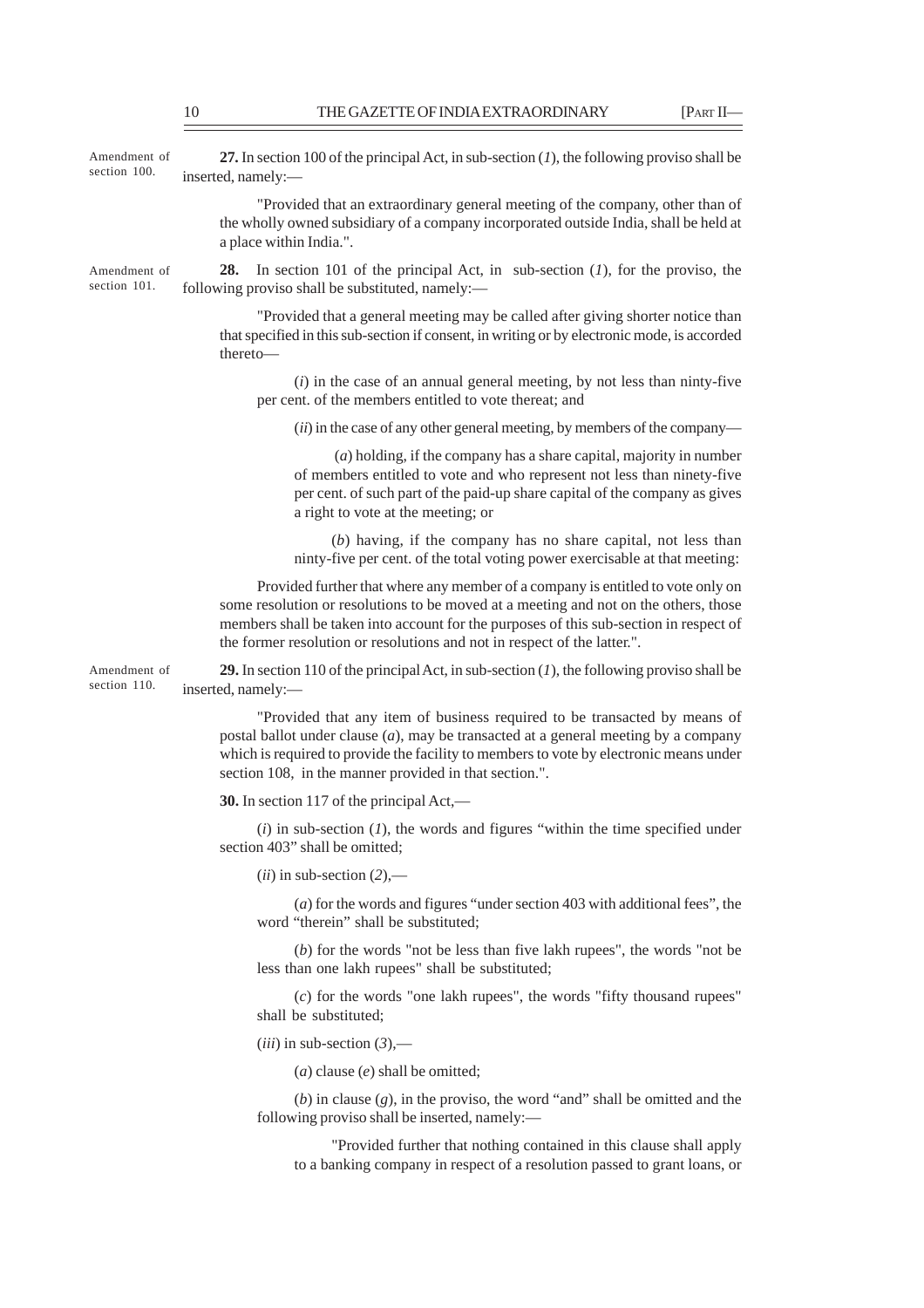give guarantee or provide security in respect of loans under clause (*f*) of sub-section (*3*) of section 179 in the ordinary course of its business; and.".

**31.** In section 121 of the principal Act,—

(*i*) in sub-section (*2*), the words and figures "within the time as specified, under section 403" shall be omitted;

(*ii*) in sub-section (*3*), for the words and figures "under section 403 with additional fees", the word "therein" shall be substituted.

**32.** In section 123 of the principal Act,—

(*a*) in sub-section (*1*),—

 $(i)$  in clause  $(a)$ ,—

(*A*) for the words "both; or", the word "both:" shall be substituted;

(*B*) the following proviso shall be inserted, namely:—

"Provided that in computing profits any amount representing unrealised gains, notional gains or revaluation of assets and any change in carrying amount of an asset or of a liability on measurement of the asset or the liability at fair value shall be excluded; or";

(*ii*) in the second proviso, for the words "transferred by the company to the reserves", the words "transferred by the company to the free reserves" shall be sustituted;

(*b*) for sub-section (*3*), the following sub-section shall be substituted, namely:—

"(*3*) The Board of Directors of a company may declare interim dividend during any financial year or at any time during the period from closure of financial year till holding of the annual general meeting out of the surplus in the profit and loss account or out of profits of the financial year for which such interim dividend is sought to be declared or out of profits generated in the financial year till the quarter preceding the date of declaration of the interim dividend:

Provided that in case the company has incurred loss during the current financial year up to the end of the quarter immediately preceding the date of declaration of interim dividend, such interim dividend shall not be declared at a rate higher than the average dividends declared by the company during immediately preceding three financial years.".

**33.** In section 129 of the principal Act, for sub-section (*3*), the following sub-section Amendment shall be substituted, namely:—

of section 129.

"(*3*) Where a company has one or more subsidiaries or associate companies, it shall, in addition to financial statements provided under sub-section (*2*), prepare a consolidated financial statement of the company and of all the subsidiaries and associate companies in the same form and manner as that of its own and in accordance with applicable accounting standards, which shall also be laid before the annual general meeting of the company along with the laying of its financial statement under sub-section (*2*):

Provided that the company shall also attach along with its financial statement, a separate statement containing the salient features of the financial statement of its subsidiary or subsidiaries and associate company or companies in such form as may be prescribed:

Amendment of section 123.

Amendment of section 121.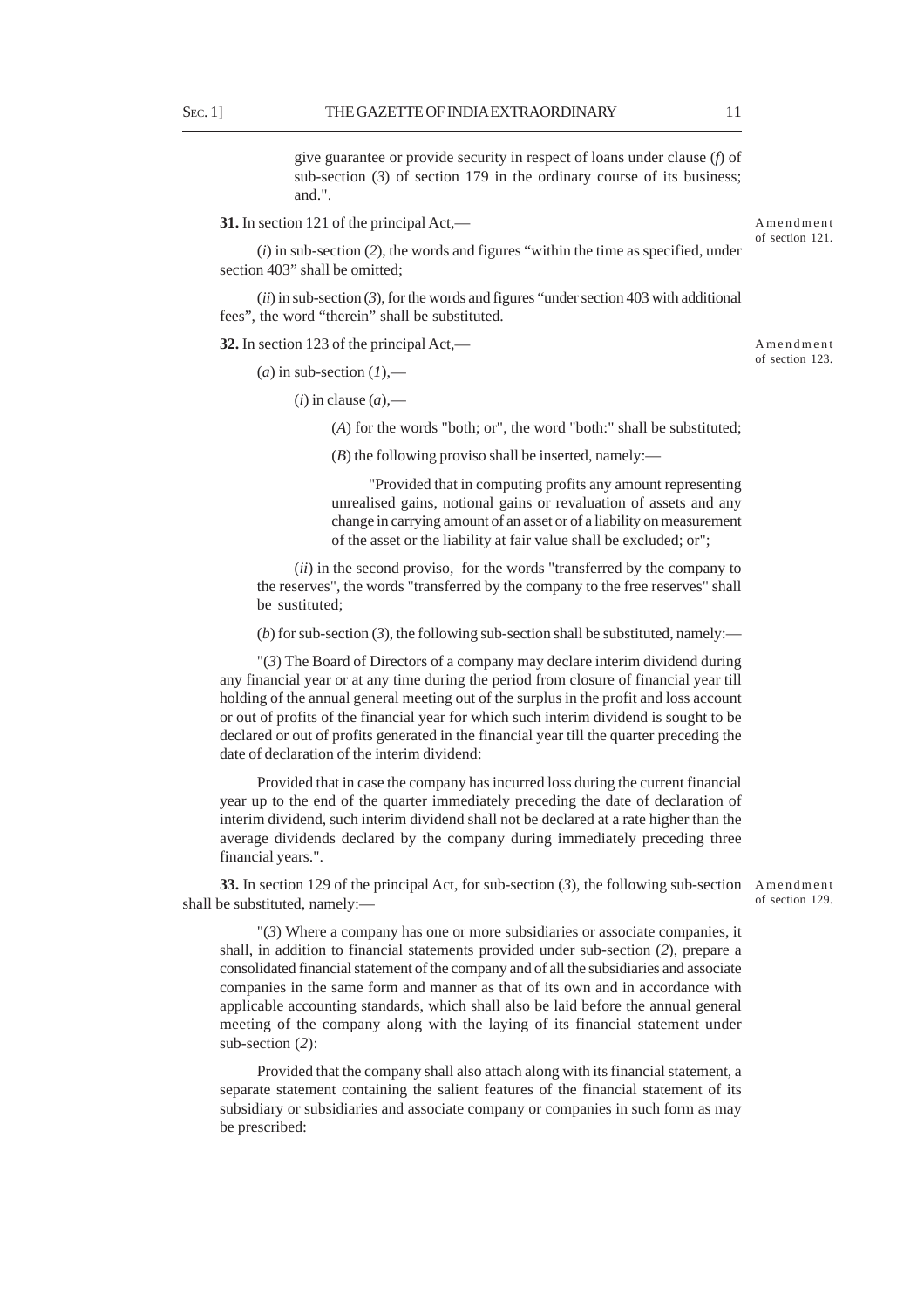Provided further that the Central Government may provide for the consolidation of accounts of companies in such manner as may be prescribed.".

**34.** In section 130 of the principal Act,—

 $(i)$  in sub-section  $(I)$ , in the proviso,—

(*a*) after the words "regulatory body or authorities concerned", the words "or any other person concerned" shall be inserted;

(*b*) after the words "the body or authority concerned", the words "or the other person concerned" shall be inserted;

(*ii*) after sub-section (*2*), the following sub-section shall be inserted, namely:—

"(*3*) No order shall be made under sub-section (*1*) in respect of re-opening of books of account relating to a period earlier than eight financial years immediately preceding the current financial year:

Provided that where a direction has been issued by the Central Government under the proviso to sub-section (*5*) of section 128 for keeping of books of account for a period longer than eight years, the books of account may be ordered to be re-opened within such longer period.".

**35.** In section 132 of the principal Act,—

 $(i)$  in sub-section  $(4)$ , in clause  $(c)$ , in sub-clause  $(A)$ , in item  $(II)$ , for the words "ten lakh rupees", the words "five lakh rupees" shall be substituted;

(*ii*) in sub-section (*5*), for the words, brackets and figure "the Appellate Authority constituted under sub-section (*6*) in such manner as may be prescribed", the words "the Appellate Tribunal in such manner and on payment of such fee as may be prescribed" shall be substituted;

(*iii*) sub-sections  $(6)$ ,  $(7)$ ,  $(8)$  and  $(9)$  shall be omitted.

**36.** In section 134 of the principal Act,—

(*a*) for sub-section (*1*), the following sub-section shall be substituted, namely:—

"(*1*) The financial statement, including consolidated financial statement, if any, shall be approved by the Board of Directors before they are signed on behalf of the Board by the chairperson of the company where he is authorised by the Board or by two directors out of which one shall be managing director, if any, and the Chief Executive Officer, the Chief Financial Officer and the company secretary of the company, wherever they are appointed, or in the case of One Person Company, only by one director, for submission to the auditor for his report thereon.";

(*b*) in sub-section  $(3)$ ,—

(*i*) for clause (*a*), the following clause shall be substituted, namely:—

"(*a*) the web address, if any, where annual return referred to in sub-section (3) of section 92 has been placed;";

(*ii*) in clause (*p*), for the words "annual evaluation has been made by the Board of its own performance and that of its committees and individual directors", the words "annual evaluation of the performance of the Board, its Committees and of individual directors has been made" shall be substituted;

 $(iii)$  after clause  $(q)$ , the following provisos shall be inserted, namely:—

"Provided that where disclosures referred to in this sub-section have been included in the financial statements, such disclosures shall be referred to instead of being repeated in the Board's report:

Amendment of

Amendment of section 130.

section 132.

Amendment of section 134.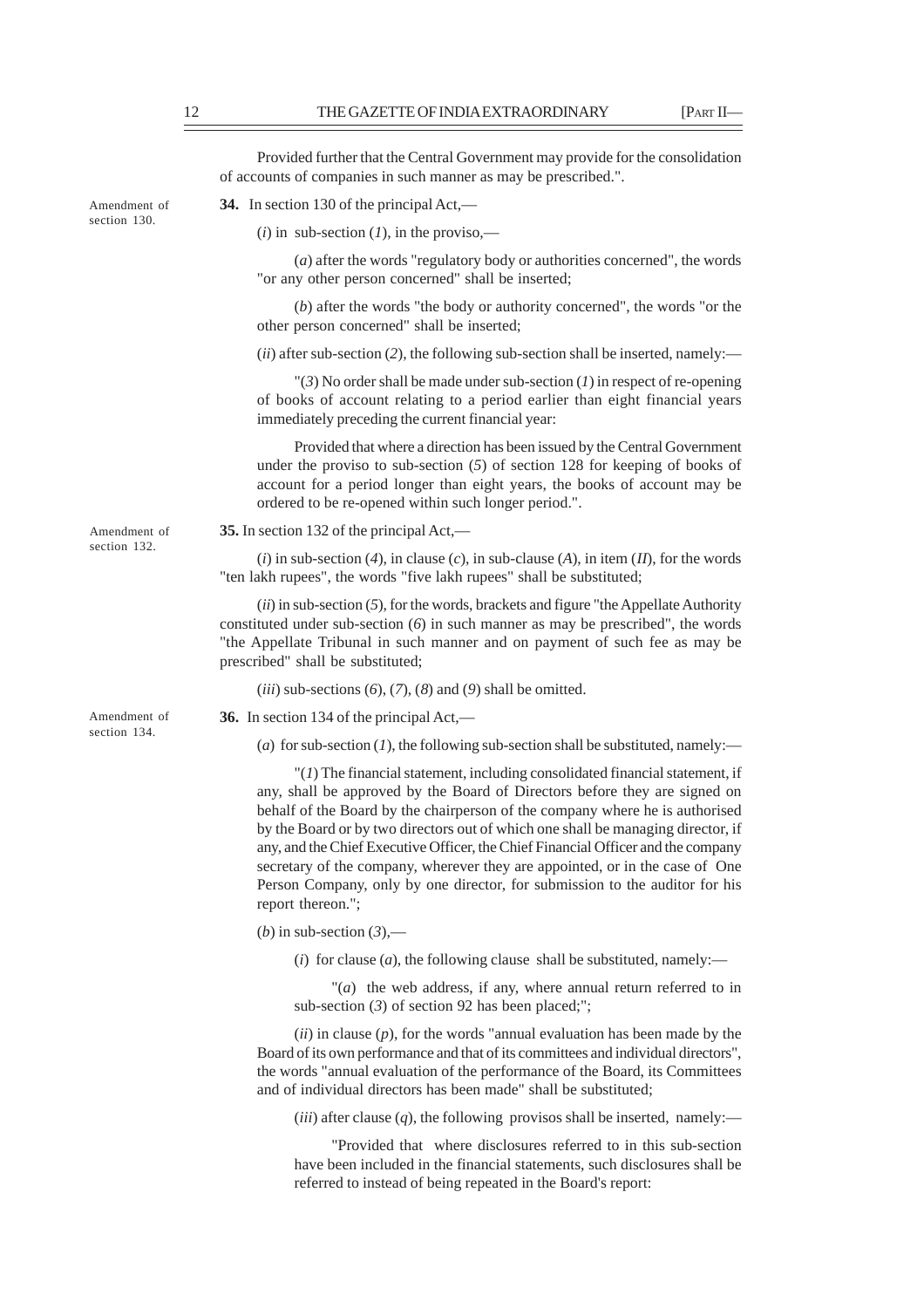Provided further that where the policy referred to in clause (*e*) or clause (*o*) is made available on company's website, if any, it shall be sufficient compliance of the requirements under such clauses if the salient features of the policy and any change therein are specified in brief in the Board's report and the web-address is indicated therein at which the complete policy is available.";

(*c*) after sub-section (3), the following sub-section shall be inserted, namely:—

"(*3A*) The Central Government may prescribe an abridged Board's report, for the purpose of compliance with this section by One Person Company or small company.".

**37.** In section 135 of the principal Act,—

 $(i)$  in sub-section  $(I)$ ,—

Amendment of section 135.

(*a*) for the words "any financial year", the words "the immediately preceding financial year" shall be substituted;

(*b*) the following proviso shall be inserted, namely:—

"Provided that where a company is not required to appoint an independent director under sub-section (*4*) of section 149, it shall have in its Corporate Social Responsibility Committee two or more directors.";

(*ii*) in sub-section (*3*), in clause (*a*), for the words and figures "as specified in Schedule VII", the words and figures "in areas or subject, specified in Schedule VII" shall be substituted;

(*iii*) in sub-section (*5*), for the *Explanation*, the following *Explanation* shall be substituted, namely:—

'*Explanation*.—For the purposes of this section "net profit" shall not include such sums as may be prescribed, and shall be calculated in accordance with the provisions of section 198.'.

**38.** In section 136 of the principal Act,—

Amendment of section 136.

 $(i)$  in sub-section  $(I)$ ,—

(*a*) the words and figures "Without prejudice to the provisions of section 101," shall be omitted;

(*b*) in the first proviso, for the words "Provided that", the following shall be substituted, namely:—

"Provided that if the copies of the documents are sent less than twenty-one days before the date of the meeting, they shall, notwithstanding that fact, be deemed to have been duly sent if it is so agreed by members—

(*a*) holding, if the company has a share capital, majority in number entitled to vote and who represent not less than ninety-five per cent. of such part of the paid-up share capital of the company as gives a right to vote at the meeting; or

(*b*) having, if the company has no share capital, not less than ninetyfive per cent. of the total voting power exercisable at the meeting:

Provided further that";

(*c*) in the second proviso, for the words "Provided further", the words, "Provided also" shall be substituted;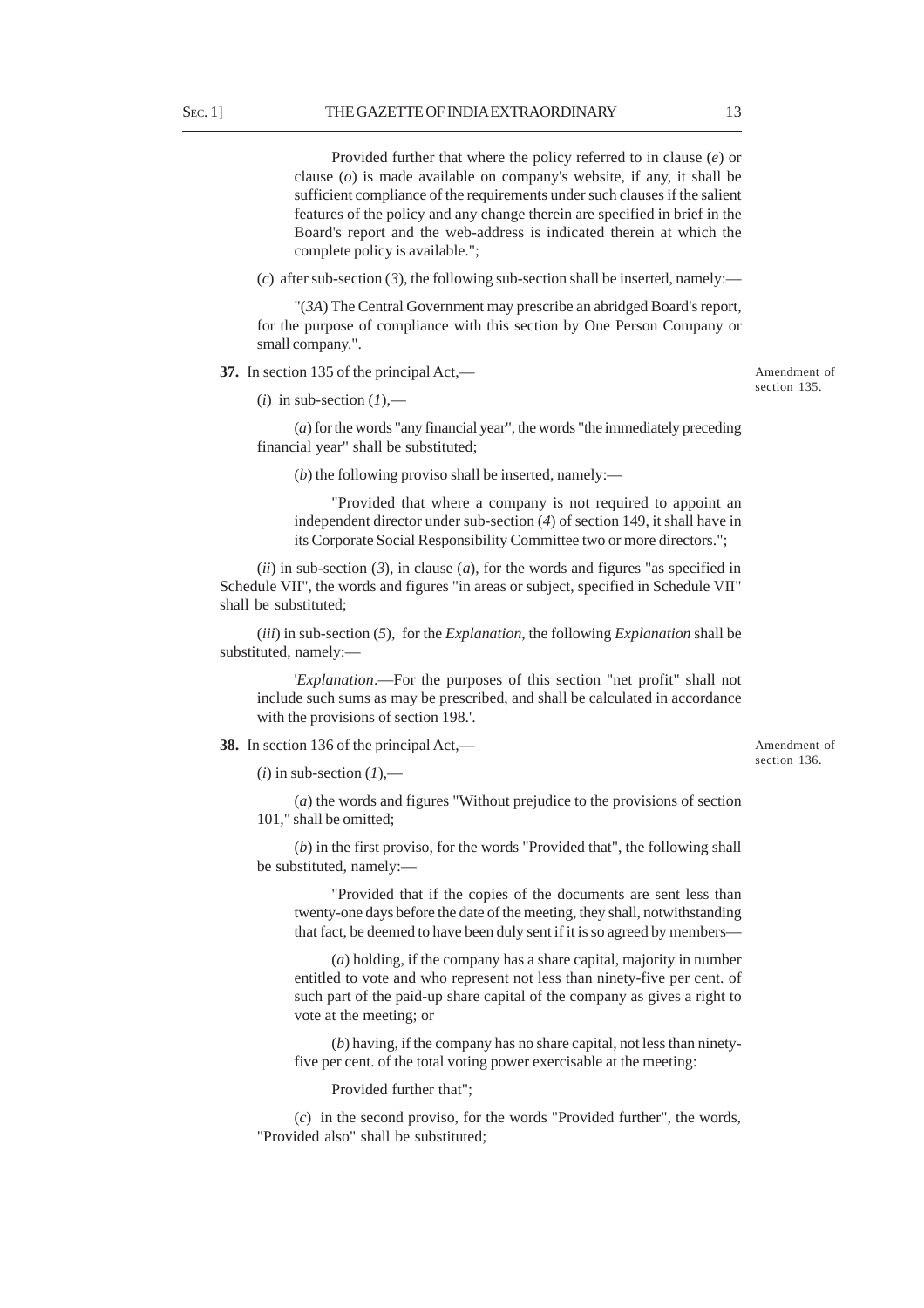(*d*) for the fourth proviso, the following provisos shall be substituted, namely:—

'Provided also that every listed company having a subsidiary or subsidiaries shall place separate audited accounts in respect of each of subsidiary on its website, if any:

Provided also that a listed company which has a subsidiary incorporated outside India (herein referred to as "foreign subsidiary")—

(*a*) where such foreign subsidiary is statutorily required to prepare consolidated financial statement under any law of the country of its incorporation, the requirement of this proviso shall be met if consolidated financial statement of such foreign subsidiary is placed on the website of the listed company;

(*b*) where such foreign subsidiary is not required to get its financial statement audited under any law of the country of its incorporation and which does not get such financial statement audited, the holding Indian listed company may place such unaudited financial statement on its website and where such financial statement is in a language other than English, a translated copy of the financial statement in English shall also be placed on the website.';

(*ii*) in sub-section (*2*), the following proviso shall be inserted, namely:—

"Provided that every company having a subsidiary or subsidiaries shall provide a copy of separate audited or unaudited financial statements, as the case may be, as prepared in respect of each of its subsidiary to any member of the company who asks for it.".

**39.** In section 137 of the principal Act,—

 $(i)$  in sub-section  $(1)$ ,—

(*a*) the words and figures "within the time specified under section 403" shall be omitted;

(*b*) in the second proviso, the words and figures "within the time specified under section 403" shall be omitted;

(*c*) after the fourth proviso, the following proviso shall be inserted, namely:—

'Provided also that in the case of a subsidiary which has been incorporated outside India (herein referred to as "foreign subsidiary"), which is not required to get its financial statement audited under any law of the country of its incorporation and which does not get such financial statement audited, the requirements of the fourth proviso shall be met if the holding Indian company files such unaudited financial statement along with a declaration to this effect and where such financial statement is in a language other than English, along with a translated copy of the financial statement in English.'.

(*ii*) in sub-section (*2*), the words and figures "within the time specified, under section 403" shall be omitted;

(*iii*) in sub-section (*3*), for the words and figures "in section 403", the word "therein" shall be substituted.

**40.** In section 139 of the principal Act, in sub-section (*1*), the first proviso shall be omitted.

Amendment of section 137.

Amendment of section 139.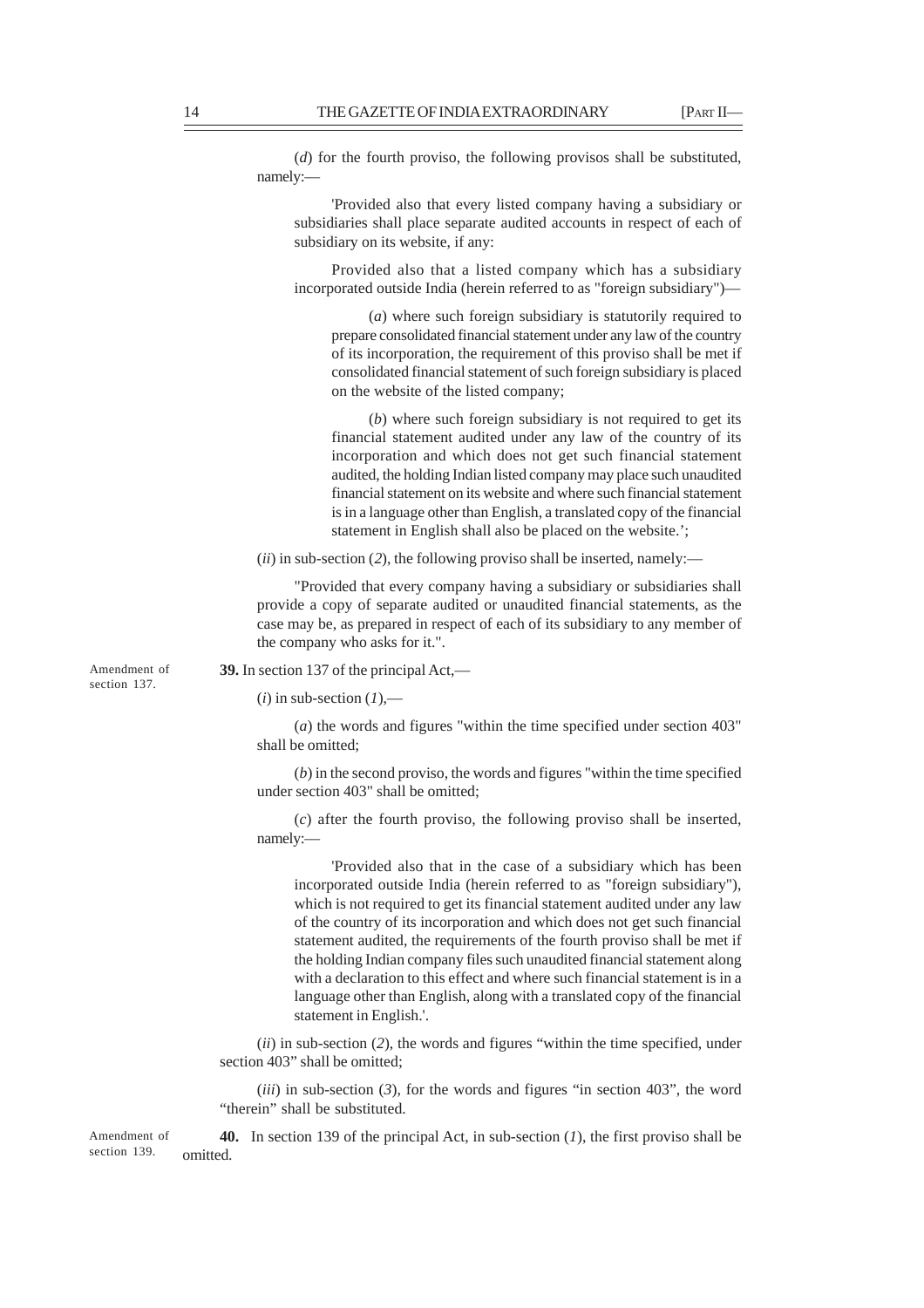**41.** In section 140 of the principal Act, in sub-section (*3*), for the words "fifty thousand rupees", the words "fifty thousand rupees or the remuneration of the auditor, whichever is less," shall be substituted. Amendment of section 140.

**42.** In section 141 of the principal Act, in sub-section (*3*), for clause (*i*), the following clause shall be substituted, namely:—

'(*i*) a person who, directly or indirectly, renders any service referred to in section 144 to the company or its holding company or its subsidiary company.

*Explanation.*—For the purposes of this clause, the term "directly or indirectly" shall have the meaning assigned to it in the *Explanation* to section 144.'.

**43.** In section 143 of the principal Act,—

 (*i*) in sub-section (*1*), in the proviso, for the words "its subsidiaries", at both the places, the words "its subsidiaries and associate companies" shall be substituted;

(*ii*) in sub-section (*3*), in clause (*i*), for the words "internal financial controls system", the words "internal financial controls with reference to financial statements" shall be substituted;

(*iii*) in sub-section (*14*), in clause (*a*), for the words "cost accountant in practice", the words "cost accountant" shall be substituted.

**44.** In section 147 of the principal Act,—

 $(i)$  in sub-section  $(2)$ ,—

(*a*) after the words "five lakh rupees", the words "or four times the remuneration of the auditor, whichever is less" shall be inserted;

(*b*) in the proviso, for the words "and with fine which shall not be less than one lakh rupees but which may extend to twenty-five lakh rupees", the words "and with fine which shall not be less than fifty thousand rupees but which may extend to twenty-five lakh rupees or eight times the remuneration of the auditor, whichever is less" shall be substituted;

(*ii*) in sub-section (*3*), in clause (*ii*), for the words "or to any other persons", the words "or to members or creditors of the company" shall be substituted;

(*iii*) in sub-section (*5*), the following proviso shall be inserted, namely:—

"Provided that in case of criminal liability of an audit firm, in respect of liability other than fine, the concerned partner or partners, who acted in a fraudulent manner or abetted or, as the case may be, colluded in any fraud shall only be liable.".

**45.** In section 148 of the principal Act,—

 $(i)$  in sub-section  $(3)$ ,—

(*a*) for the words "Cost Accountant in practice", the words "cost accountant" shall be substituted;

(*b*) in the *Explanation*, for the words "Institute of Cost and Works Accountants of India", the words "Institute of Cost Accountants of India" shall be substituted;

(*ii*) in sub-section (*5*), in the proviso, for the words "cost accountant in practice", the words "cost accountant" shall be substituted.

**46.** In section 149 of the principal Act,—

Amendment of section 149.

 $(i)$  for sub-section  $(3)$ , the following sub-section shall be substituted, namely:—

Amendment of section 147.

Amendment of section 141.

Amendment of section 143

Amendment of section 148.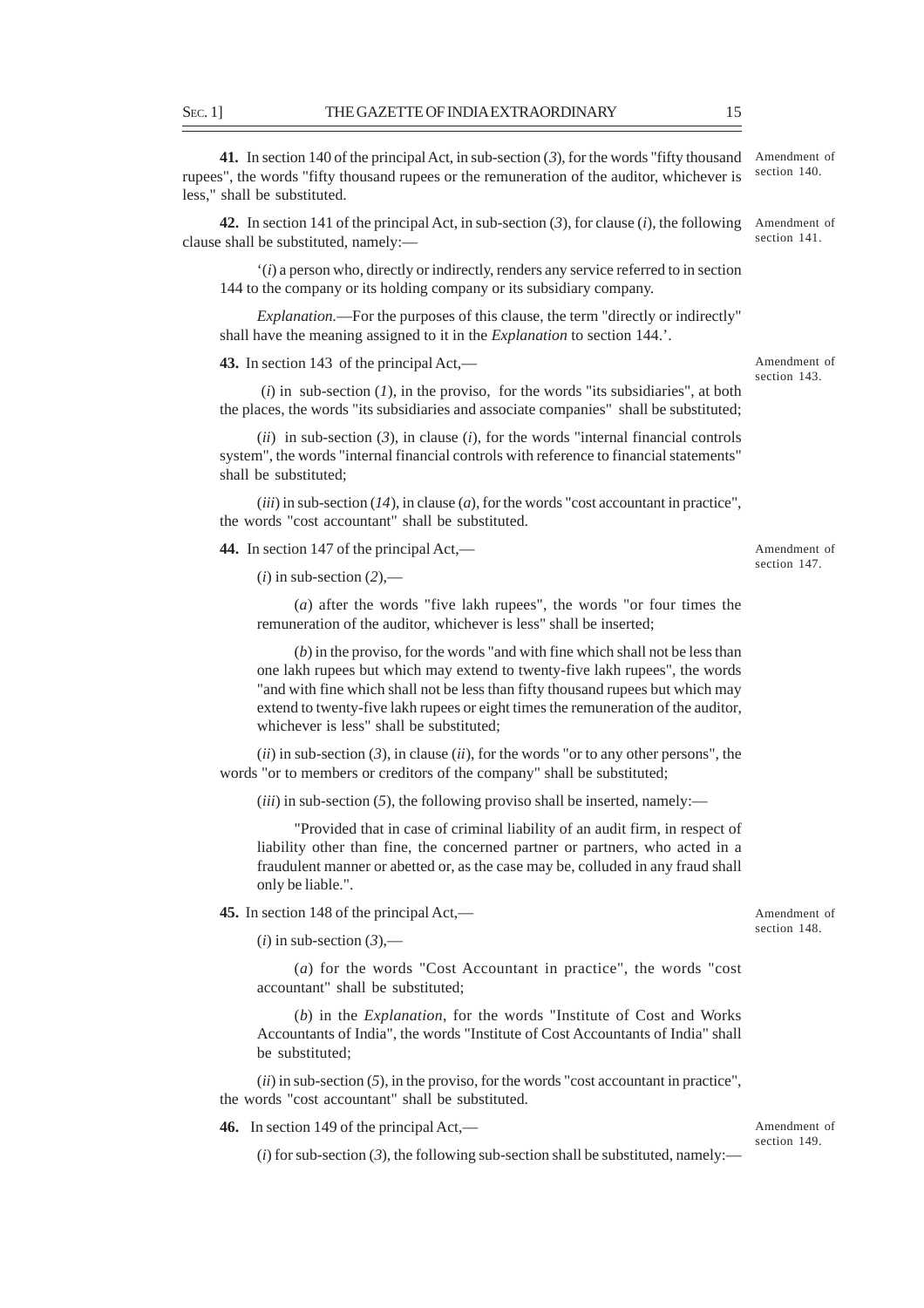"(*3*) Every company shall have at least one director who stays in India for a total period of not less than one hundred and eighty-two days during the financial year:

Provided that in case of a newly incorporated company the requirement under this sub-section shall apply proportionately at the end of the financial year in which it is incorporated.";

 $(iii)$  in sub-section  $(6)$ ,—

(*a*) in clause (*c*), for the words "pecuniary relationship", the words "pecuniary relationship, other than remuneration as such director or having transaction not exceeding ten per cent. of his total income or such amount as may be prescribed," shall be substituted;

(*b*) for clause (*d*), the following clause shall be substituted, namely:—

"(*d*) none of whose relatives—

(*i*) is holding any security of or interest in the company, its holding, subsidiary or associate company during the two immediately preceding financial years or during the current financial year:

Provided that the relative may hold security or interest in the company of face value not exceeding fifty lakh rupees or two per cent. of the paid-up capital of the company, its holding, subsidiary or associate company or such higher sum as may be prescribed;

(*ii*) is indebted to the company, its holding, subsidiary or associate company or their promoters, or directors, in excess of such amount as may be prescribed during the two immediately preceding financial years or during the current financial year;

(*iii*) has given a guarantee or provided any security in connection with the indebtedness of any third person to the company, its holding, subsidiary or associate company or their promoters, or directors of such holding company, for such amount as may be prescribed during the two immediately preceding financial years or during the current financial year; or

(*iv*) has any other pecuniary transaction or relationship with the company, or its subsidiary, or its holding or associate company amounting to two per cent. or more of its gross turnover or total income singly or in combination with the transactions referred to in sub-clause (*i*), (*ii*) or (*iii*);";

(*c*) in clause (*e*), in sub-clause (*i*), the following proviso shall be inserted, namely:—

"Provided that in case of a relative who is an employee, the restriction under this clause shall not apply for his employment during preceding three financial years.".

**47.** In section 152 of the principal Act,—

(*a*) in sub-section (*3*), after the word and figures "section 154", the words and figures "or any other number as may be prescribed under section 153" shall be inserted;

(*b*) in sub-section (*4*), after the word "Number", the words and figures "or such other number as may be prescribed under section 153" shall be inserted.

**48.** In section 153 of the principal Act, the following proviso shall be inserted, namely:—

"Provided that the Central Government may prescribe any identification number which shall be treated as Director Identification Number for the purposes of this Act

Amendment of section 152.

Amendment of section 153.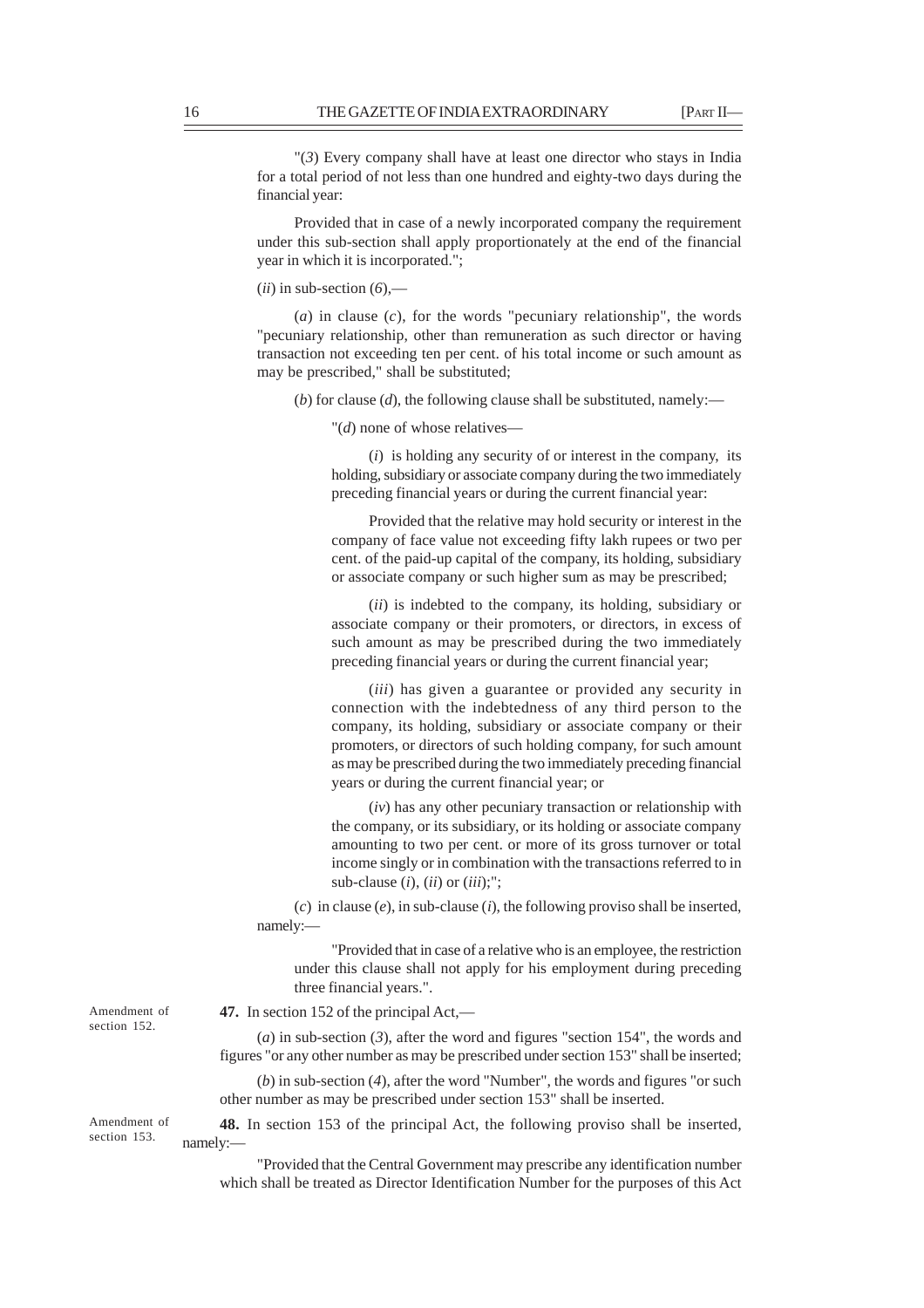and in case any individual holds or acquires such identification number, the requirement of this section shall not apply or apply in such manner as may be prescribed.".

**49.** In section 157 of the principal Act,—

 $(i)$  in sub-section  $(I)$ , the words and figures, "within the time specified under section 403" shall be omitted;

(*ii*) in sub-section (*2*), the words and figures, "before the expiry of the period specified under section 403 with additional fee", shall be omitted.

**50.** In section 160 of the principal Act, in sub-section (*1*), the following proviso shall be inserted, namely:— Amendment of section 160.

''Provided that requirements of deposit of amount shall not apply in case of appointment of an independent director or a director recommended by the Nomination and Remuneration Committee, if any, constituted under sub-section (*1*) of section 178 or a director recommended by the Board of Directors of the Company, in the case of a company not required to constitute Nomination and Remuneration Committee.".

**51.** In section 161 of the principal Act,—

(*i*) in sub-section (*2*), after the words "alternate directorship for any other director in the company", the words "or holding directorship in the same company" shall be section 161

 $(iii)$  in sub-section  $(4)$ ,—

inserted;

(*a*) the words "In the case of a public company," shall be omitted;

(*b*) after the words "meeting of the Board", the words "which shall be subsequently approved by members in the immediate next general meeting" shall be inserted.

**52.** In section 164 of the principal Act,—

(*i*) in sub-section (*2*), the following proviso shall be inserted, namely:—

"Provided that where a person is appointed as a director of a company which is in default of clause (*a*) or clause (*b*), he shall not incur the disqualification for a period of six months from the date of his appointment.";

(*ii*) in sub-section (*3*), for the proviso, the following proviso shall be substituted, namely:—

"Provided that the disqualifications referred to in clauses (*d*), (*e*) and (*g*) of sub-section  $(I)$  shall continue to apply even if the appeal or petition has been filed against the order of conviction or disqualification.".

**53.** In section 165 of the principal Act, in sub-section (*1*), the *Explanation* shall be Amendment of renumbered as *Explanation* I and after *Explanation* I as so numbered, the following section 165. *Explanation* shall be inserted, namely:—

"*Explanation* II.—For reckoning the limit of directorships of twenty companies, the directorship in a dormant company shall not be included.".

**54.** In section 167 of the principal Act, in sub-section (*1*),—

 $(i)$  in clause  $(a)$ , the following proviso shall be inserted, namely:—

"Provided that where he incurs disqualification under sub-section (*2*) of section 164, the office of the director shall become vacant in all the companies, other than the company which is in default under that sub-section.";

Amendment of section 167.

Amendment of

Amendment of section 157.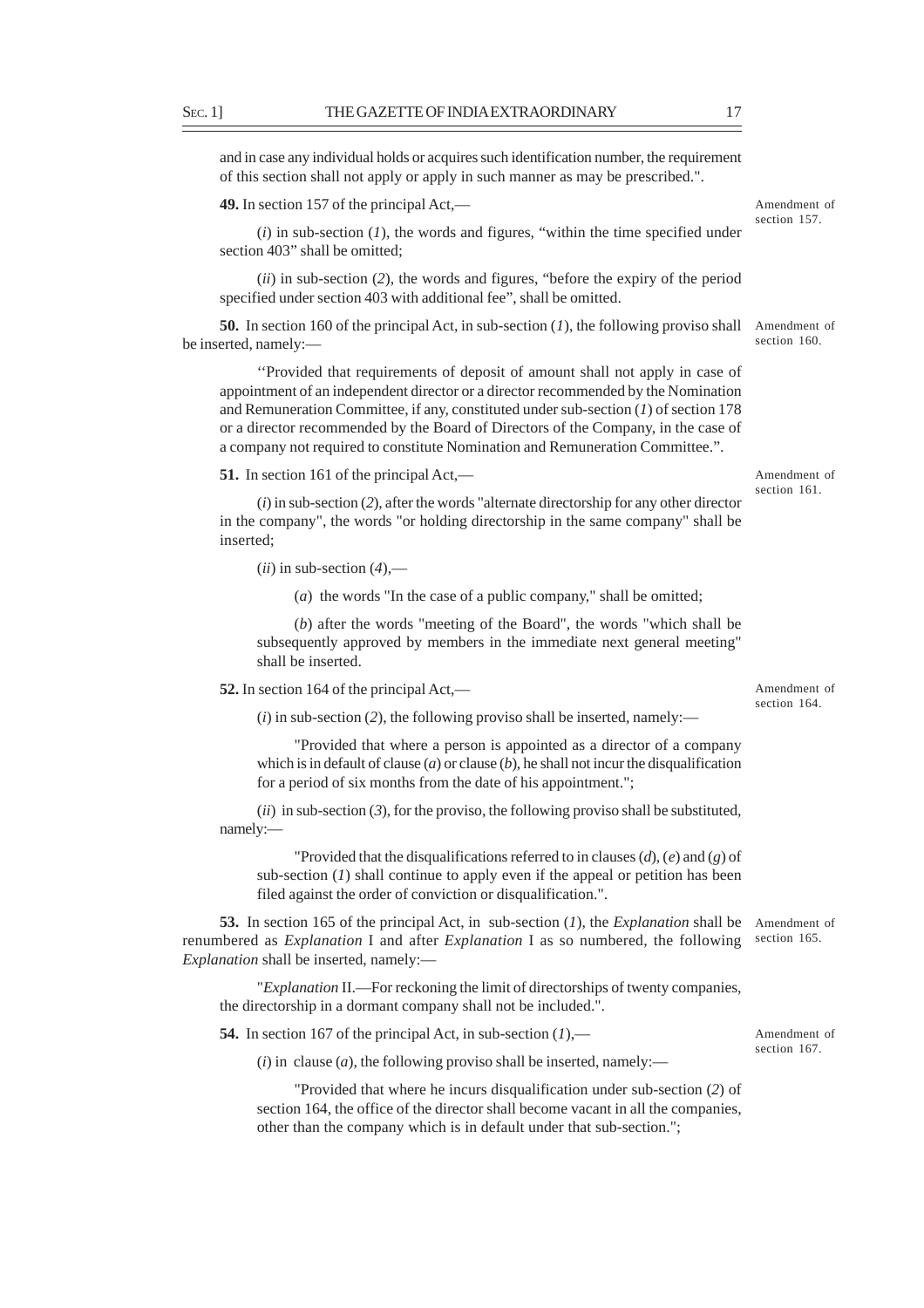|                              | $(ii)$ in clause $(f)$ , for the proviso the following proviso shall be substituted,<br>namely,                                                                                                                                                                                                                                                                                                                                                                                                                                                                                                            |
|------------------------------|------------------------------------------------------------------------------------------------------------------------------------------------------------------------------------------------------------------------------------------------------------------------------------------------------------------------------------------------------------------------------------------------------------------------------------------------------------------------------------------------------------------------------------------------------------------------------------------------------------|
|                              | "Provided that the office shall not be vacated by the director in case of<br>orders referred to in clauses (e) and $(f)$ —                                                                                                                                                                                                                                                                                                                                                                                                                                                                                 |
|                              | $(i)$ for thirty days from the date of conviction or order of<br>disqualification;                                                                                                                                                                                                                                                                                                                                                                                                                                                                                                                         |
|                              | (ii) where an appeal or petition is preferred within thirty days as<br>aforesaid against the conviction resulting in sentence or order, until expiry<br>of seven days from the date on which such appeal or petition is disposed<br>of; or                                                                                                                                                                                                                                                                                                                                                                 |
|                              | (iii) where any further appeal or petition is preferred against order or<br>sentence within seven days, until such further appeal or petition is disposed<br>of.".                                                                                                                                                                                                                                                                                                                                                                                                                                         |
| Amendment of<br>section 168. | 55. In section 168 of the principal Act, in sub-section $(I)$ , in the proviso, for the words,<br>"director shall also forward", the words "director may also forward" shall be substituted.                                                                                                                                                                                                                                                                                                                                                                                                               |
| Amendment of<br>section 173. | <b>56.</b> In section 173 of the principal Act, in sub-section (2), after the first proviso, the<br>following proviso shall be inserted, namely:-                                                                                                                                                                                                                                                                                                                                                                                                                                                          |
|                              | "Provided further that where there is quorum in a meeting through physical<br>presence of directors, any other director may participate through video conferencing<br>or other audio visual means in such meeting on any matter specified under the first<br>proviso.".                                                                                                                                                                                                                                                                                                                                    |
| Amendment of<br>section 177. | <b>57.</b> In section 177 of the principal Act,—                                                                                                                                                                                                                                                                                                                                                                                                                                                                                                                                                           |
|                              | $(i)$ in sub-section $(I)$ , for the words "every listed company", the words "every<br>listed public company" shall be substituted;                                                                                                                                                                                                                                                                                                                                                                                                                                                                        |
|                              | (ii) in sub-section (4), in clause (iv), after the proviso, the following provisos<br>shall be inserted, namely:-                                                                                                                                                                                                                                                                                                                                                                                                                                                                                          |
|                              | "Provided further that in case of transaction, other than transactions referred<br>to in section 188, and where Audit Committee does not approve the transaction,<br>it shall make its recommendations to the Board:                                                                                                                                                                                                                                                                                                                                                                                       |
|                              | Provided also that in case any transaction involving any amount not<br>exceeding one crore rupees is entered into by a director or officer of the company<br>without obtaining the approval of the Audit Committee and it is not ratified by<br>the Audit Committee within three months from the date of the transaction, such<br>transaction shall be voidable at the option of the Audit Committee and if the<br>transaction is with the related party to any director or is authorised by any other<br>director, the director concerned shall indemnify the company against any loss<br>incurred by it: |
|                              | Provided also that the provisions of this clause shall not apply to a<br>transaction, other than a transaction referred to in section 188, between a holding<br>company and its wholly owned subsidiary company.".                                                                                                                                                                                                                                                                                                                                                                                         |
| Amendment of<br>section 178. | <b>58.</b> In section 178 of the principal Act,—                                                                                                                                                                                                                                                                                                                                                                                                                                                                                                                                                           |
|                              | $(i)$ in sub-section $(I)$ , for the words "every listed company", the words "every<br>listed public company" shall be substituted;                                                                                                                                                                                                                                                                                                                                                                                                                                                                        |
|                              | $(ii)$ in sub-section (2), for the words "shall carry out evaluation of every director's<br>performance", the words "shall specify the manner for effective evaluation of<br>performance of Board, its committees and individual directors to be carried out either<br>by the Board, by the Nomination and Remuneration Committee or by an independent                                                                                                                                                                                                                                                     |

external agency and review its implementation and compliance" shall be substituted;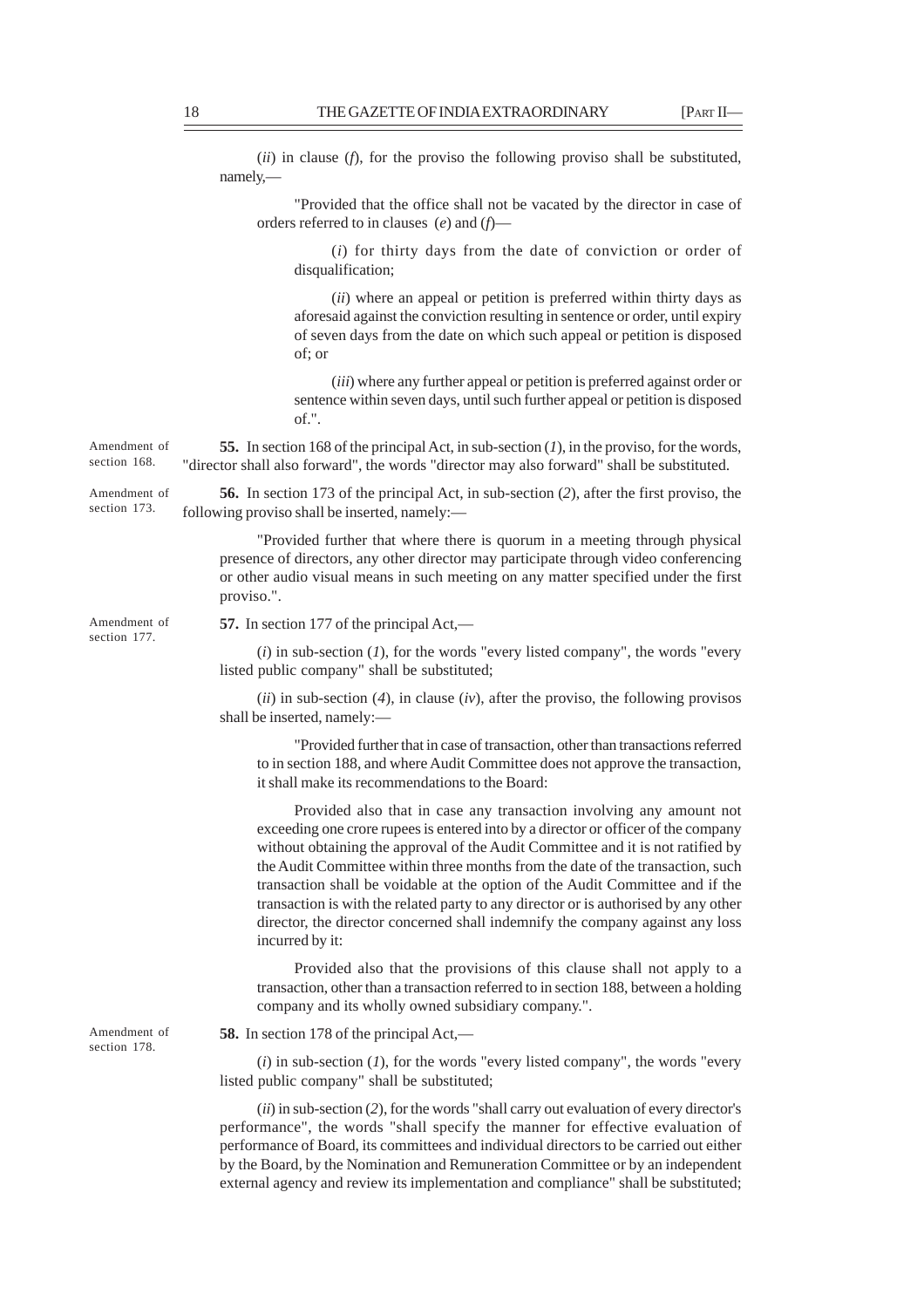(*iii*) in sub-section (*4*), in clause (*c*), for the proviso, the following proviso shall be substituted, namely:—

"Provided that such policy shall be placed on the website of the company, if any, and the salient features of the policy and changes therein, if any, along with the web address of the policy, if any, shall be disclosed in the Board's report.";

(*iv*) in sub-section (*8*), in the proviso, for the words "non-consideration of resolution of any grievance", the words "inability to resolve or consider any grievance" shall be substituted.

**59.** In section 180 of the principal Act, in sub-section (*1*), in clause (*c*), for the words Amendment of "paid-up share capital and free reserves", the words "paid-up share capital, free reserves and securities premium" shall be substituted. section 180.

**60.** In section 184 of the principal Act,—

Amendment of section 184.

new section for section 185.

(*i*) in sub-section (*4*), the words "shall not be less than fifty thousand rupees but which" shall be omitted;

(*ii*) in sub-section (*5*), for clause (*b*), the following clause shall be substituted, namely:—

"(*b*) shall apply to any contract or arrangement entered into or to be entered into between two companies or between one or more companies and one or more bodies corporate where any of the directors of the one company or body corporate or two or more of them together holds or hold not more than two per cent. of the paid-up share capital in the other company or the body corporate.".

**61.** For section 185 of the principal Act, the following section shall be substituted, Substitution of namely:—

'185. (*1*) No company shall, directly or indirectly, advance any loan, including Loans to any loan represented by a book debt to, or give any guarantee or provide any security in connection with any loan taken by, directors, etc.

(*a*) any director of company, or of a company which is its holding company or any partner or relative of any such director; or

(*b*) any firm in which any such director or relative is a partner.

(*2*) A company may advance any loan including any loan represented by a book debt, or give any guarantee or provide any security in connection with any loan taken by any person in whom any of the director of the company is interested, subject to the condition that—

(*a*) a special resolution is passed by the company in general meeting:

Provided that the explanatory statement to the notice for the relevant general meeting shall disclose the full particulars of the loans given, or guarantee given or security provided and the purpose for which the loan or guarantee or security is proposed to be utilised by the recipient of the loan or guarantee or security and any other relevant fact; and

(*b*) the loans are utilised by the borrowing company for its principal business activities.

*Explanation.*—For the purposes of this sub-section, the expression "any person in whom any of the director of the company is interested" means—

(*a*) any private company of which any such director is a director or member;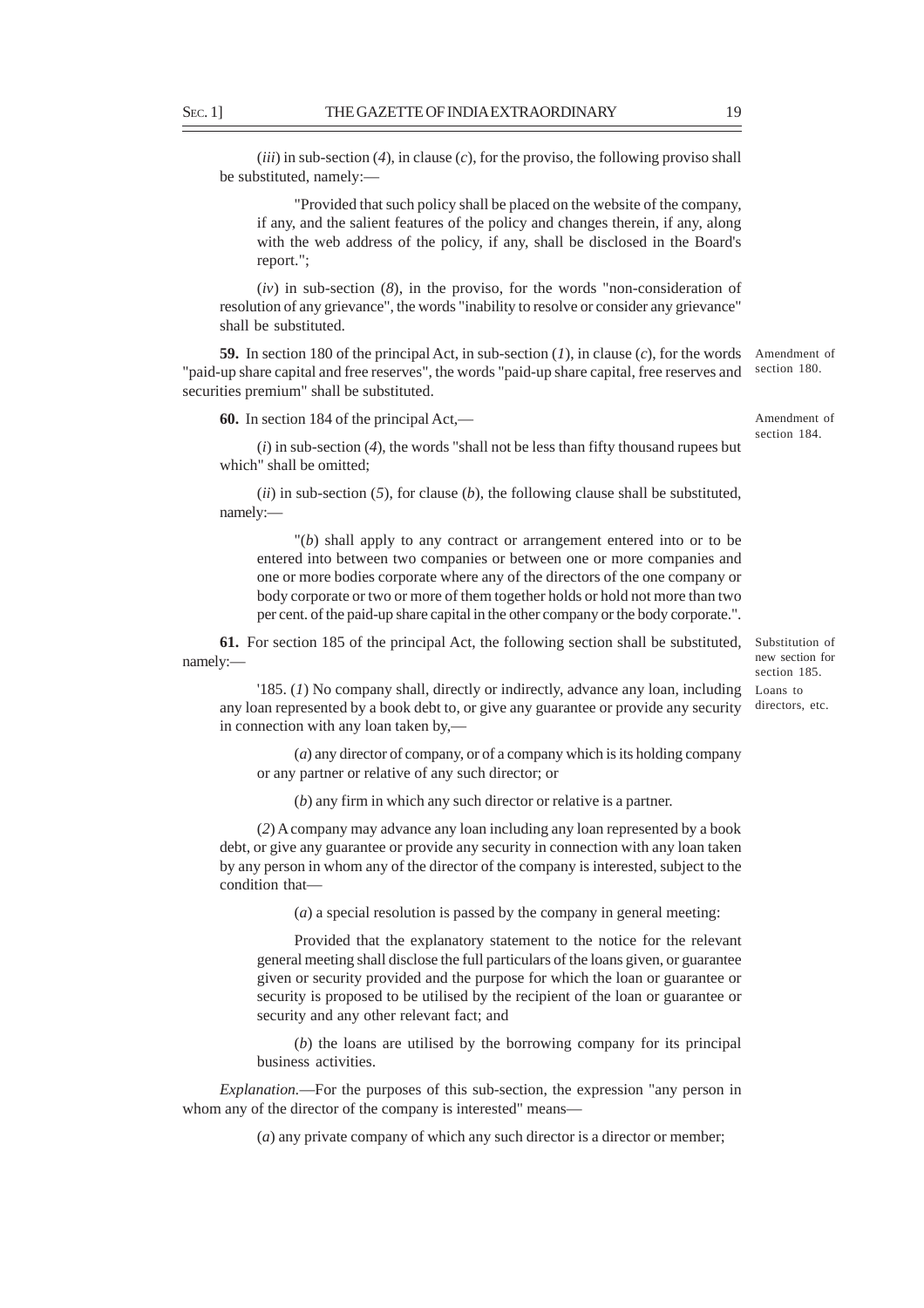(*b*) any body corporate at a general meeting of which not less than twenty-five per cent. of the total voting power may be exercised or controlled by any such director, or by two or more such directors, together; or

(*c*) any body corporate, the Board of directors, managing director or manager, whereof is accustomed to act in accordance with the directions or instructions of the Board, or of any director or directors, of the lending company.

(*3*) Nothing contained in sub-sections (*1*) and (*2*) shall apply to—

(*a*) the giving of any loan to a managing or whole-time director—

(*i*) as a part of the conditions of service extended by the company to all its employees; or

(*ii*) pursuant to any scheme approved by the members by a special resolution; or

(*b*) a company which in the ordinary course of its business provides loans or gives guarantees or securities for the due repayment of any loan and in respect of such loans an interest is charged at a rate not less than the rate of prevailing yield of one year, three years, five years or ten years Government security closest to the tenor of the loan; or

(*c*) any loan made by a holding company to its wholly owned subsidiary company or any guarantee given or security provided by a holding company in respect of any loan made to its wholly owned subsidiary company; or

(*d*) any guarantee given or security provided by a holding company in respect of loan made by any bank or financial institution to its subsidiary company:

Provided that the loans made under clauses (*c*) and (*d*) are utilised by the subsidiary company for its principal business activities.

(*4*) If any loan is advanced or a guarantee or security is given or provided or utilised in contravention of the provisions of this section,—

(*i*) the company shall be punishable with fine which shall not be less than five lakh rupees but which may extend to twenty-five lakh rupees;

(*ii*) every officer of the company who is in default shall be punishable with imprisonment for a term which may extend to six months or with fine which shall not be less than five lakh rupees but which may extend to twenty-five lakh rupees; and

(*iii*) the director or the other person to whom any loan is advanced or guarantee or security is given or provided in connection with any loan taken by him or the other person, shall be punishable with imprisonment which may extend to six months or with fine which shall not be less than five lakh rupees but which may extend to twenty-five lakh rupees, or with both.'.

**62.** In section 186 of the principal Act,—

(*i*) in sub-section (*2*), the following *Explanation* shall be inserted, namely:—

'*Explanation*.—For the purposes of this sub-section, the word "person" does not include any individual who is in the employment of the company.';

 $(iii)$  for sub-section  $(3)$ , the following sub-section shall be substituted, namely:—

'(*3*) Where the aggregate of the loans and investment so far made, the amount for which guarantee or security so far provided to or in all other bodies corporate along with the investment, loan, guarantee or security proposed to be

Amendment of section 186.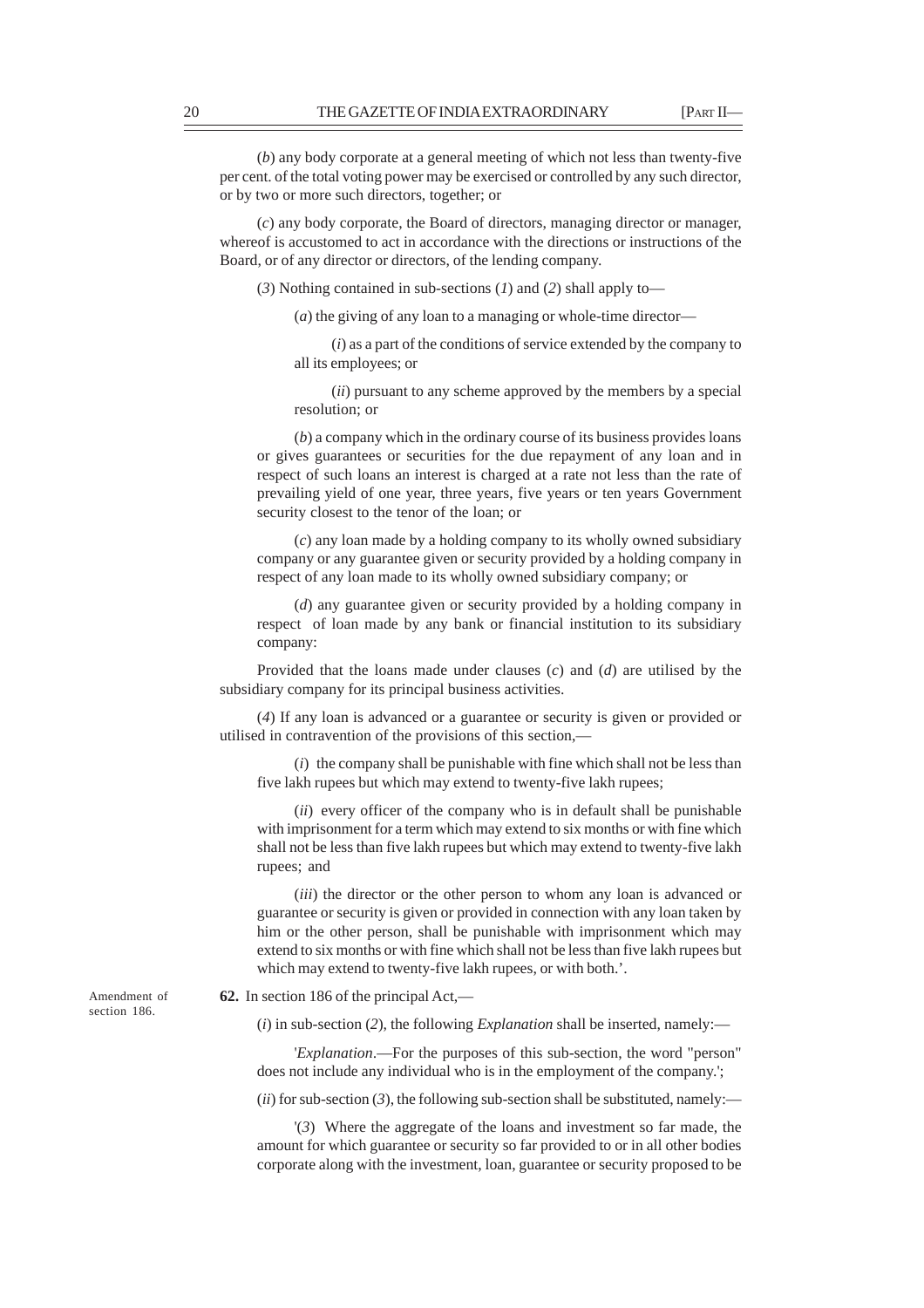made or given by the Board, exceed the limits specified under sub-section (*2*), no investment or loan shall be made or guarantee shall be given or security shall be provided unless previously authorised by a special resolution passed in a general meeting:

Provided that where a loan or guarantee is given or where a security has been provided by a company to its wholly owned subsidiary company or a joint venture company, or acquisition is made by a holding company, by way of subscription, purchase or otherwise of, the securities of its wholly owned subsidiary company, the requirement of this sub-section shall not apply:

Provided further that the company shall disclose the details of such loans or guarantee or security or acquisition in the financial statement as provided under sub-section (*4*).".

(*iii*) for sub-section (*11*), the following sub-section shall be substituted, namely:—

"(*11*) Nothing contained in this section, except sub-section (*1*), shall apply—

(*a*) to any loan made, any guarantee given or any security provided or any investment made by a banking company, or an insurance company, or a housing finance company in the ordinary course of its business, or a company established with the object of and engaged in the business of financing industrial enterprises, or of providing infrastructural facilities;

(*b*) to any investment—

(*i*) made by an investment company;

(*ii*) made in shares allotted in pursuance of clause (*a*) of sub-section (*1*) of section 62 or in shares allotted in pursuance of rights issues made by a body corporate;

(*iii*) made, in respect of investment or lending activities, by a non-banking financial company registered under Chapter III-B of the Reserve Bank of India Act, 1934 and whose principal business is acquisition of securities.";

(*iv*) in the *Explanation*, in clause (*a*), after the words "other securities" the following shall be inserted, namely:—

"and a company will be deemed to be principally engaged in the business of acquisition of shares, debentures or other securities, if its assets in the form of investment in shares, debentures or other securities constitute not less than fifty per cent. of its total assets, or if its income derived from investment business constitutes not less than fifty per cent. as a proportion of its gross income.".

**63.** In section 188 of the principal Act,—

(*i*) in sub-section (*1*), after the second proviso, the following proviso shall be inserted, namely:—

"Provided also that nothing contained in the second proviso shall apply to a company in which ninety per cent. or more members, in number, are relatives of promoters or are related parties:";

(*ii*) in sub-section (*3*), for the words "shall be voidable at the option of the Board", the words "shall be voidable at the option of the Board or, as the case may be, of the shareholders" shall be substituted.

**64.** Section 194 of the principal Act shall be omitted.

Amendment of section 188.

2 of 1934.

Omission of section 194.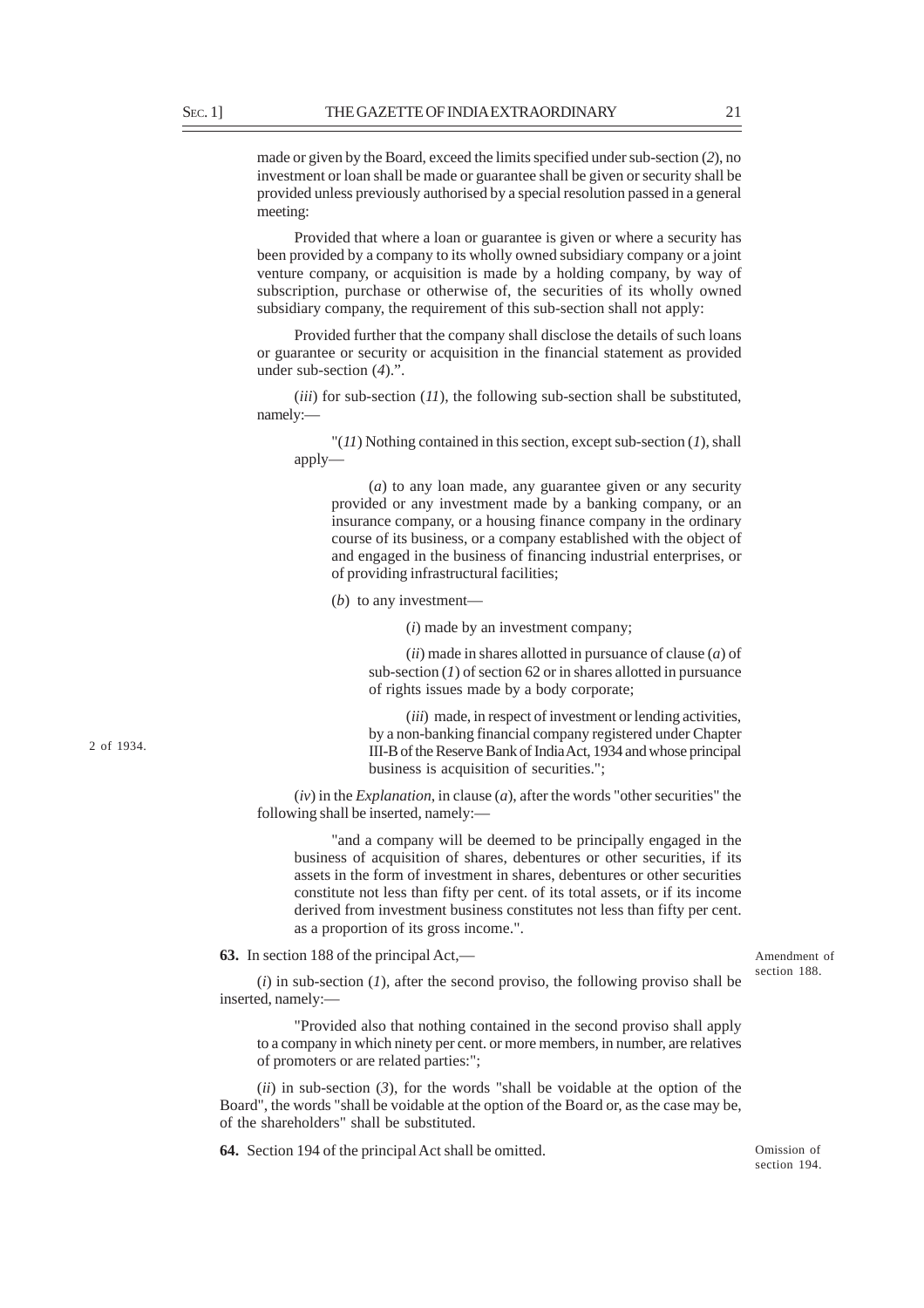Omission of section 195. Amendment of

section 196.

**66.** In section 196 of the principal Act,—

**65.** Section 195 of the principal Act shall be omitted.

(*a*) in sub-section (*3*), in clause (*a*), after the proviso, the following proviso shall be inserted, namely:-

"Provided further that where no such special resolution is passed but votes cast in favour of the motion exceed the votes, if any, cast against the motion and the Central Government is satisfied, on an application made by the Board, that such appointment is most beneficial to the company, the appointment of the person who has attained the age of seventy years may be made.";

(*b*) in sub-section (*4*), for the words "specified in that Schedule", the words "specified in Part I of that Schedule" shall be substituted.

Amendment of section 197.

**67.** In section 197 of the principal Act,—

 $(a)$  in sub-section  $(1)$ ,—

(*i*) in the first proviso, the words "with the approval of the Central Government," shall be omitted;

(*ii*) in the second proviso, after the words "general meeting,", the words "by a special resolution," shall be inserted;

(*iii*) after the second proviso, the following proviso shall be inserted, namely:—

"Provided also that, where the company has defaulted in payment of dues to any bank or public financial institution or non-convertible debenture holders or any other secured creditor, the prior approval of the bank or public financial institution concerned or the non-convertible debenture holders or other secured creditor, as the case may be, shall be obtained by the company before obtaining the approval in the general meeting.";

(*b*) in sub-section (*3*), the words "and if it is not able to comply with such provisions, with the previous approval of the Central Government" shall be omitted;

(*c*) for sub-section (*9*), the following sub-section shall be substituted, namely:—

"(*9*) If any director draws or receives, directly or indirectly, by way of remuneration any such sums in excess of the limit prescribed by this section or without approval required under this section, he shall refund such sums to the company, within two years or such lesser period as may be allowed by the company, and until such sum is refunded, hold it in trust for the company.";

(*d*) in sub-section (*10*),—

(*i*) for the words "permitted by the Central Government", the words "approved by the company by special resolution within two years from the date the sum becomes refundable" shall be substituted;

(*ii*) the following proviso shall be inserted, namely:—

"Provided that where the company has defaulted in payment of dues to any bank or public financial institution or non-convertible debenture holders or any other secured creditor, the prior approval of the bank or public financial institution concerned or the non-convertible debenture holders or other secured creditor, as the case may be, shall be obtained by the company before obtaining approval of such waiver.";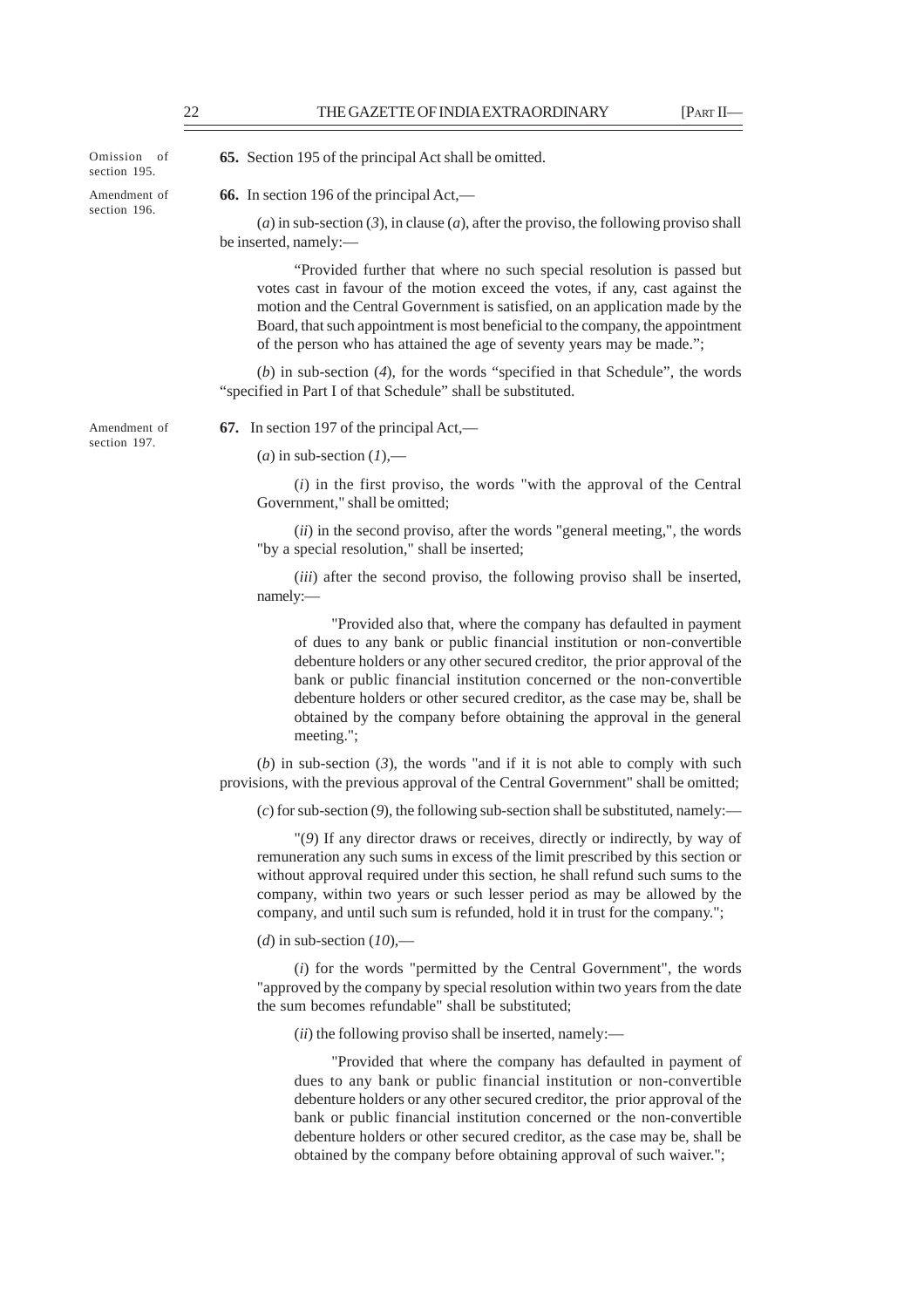(*e*) in sub-section (*11*), the words "and if such conditions are not being complied, the approval of the Central Government had been obtained" shall be omitted;

( $f$ ) after sub-section ( $15$ ), the following sub-sections shall be inserted, namely:—

"(*16*) The auditor of the company shall, in his report under section 143, make a statement as to whether the remuneration paid by the company to its directors is in accordance with the provisions of this section, whether remuneration paid to any director is in excess of the limit laid down under this section and give such other details as may be prescribed.

(*17*) On and from the commencement of the Companies (Amendment) Act, 2017, any application made to the Central Government under the provisions of this section [as it stood before such commencement], which is pending with that Government shall abate, and the company shall, within one year of such commencement, obtain the approval in accordance with the provisions of this section, as so amended.".

**68.** In section 198 of the principal Act,—

Amendment of section 198.

 $(i)$  in sub-section  $(3)$ ,—

(*a*) in clause (*a*), after the words "sold by the company", the words, letter, brackets and figures "unless the company is an investment company as referred to in clause (*a*) of the *Explanation* to section 186" shall be inserted;

(*b*) after clause (*e*), the following clause shall be inserted, namely:—

"(*f*) any amount representing unrealised gains, notional gains or revaluation of assets.";

(*ii*) in sub-section (*4*), in clause (*l*), the words "which begins at or after the commencement of this Act" shall be omitted.

**69.** In section 200 of the principal Act, the words "the Central Government or" appearing at both the places shall be omitted. Amendment of section 200.

**70.** In section 201 of the principal Act,—

 $(a)$  in sub-section  $(I)$ , for the words "this Chapter", the word and figures "section 196" shall be substituted;

(*b*) in sub-section (*2*), in clause (*a*), for the words "any of the sections aforesaid", the word and figures "section 196" shall be substituted.

**71.** In section 216 of the principal Act, in sub-section (*1*),—

(*i*) in clause (*b*), for the word "company", the words "company; or" shall be substituted;

(*ii*) after clause (*b*), the following clause shall be inserted, namely:—

"(*c*) who have or had beneficial interest in shares of a company or who are or have been beneficial owners or significant beneficial owner of a company.".

**72.** In section 223 of the principal Act, in sub-section (*3*), after the words "may be obtained", the words "by members, creditors or any other person whose interest is likely to be affected" shall be inserted. Amendment of section 223.

**73.** In section 236 of the principal Act, in sub-sections (*4*), (*5*) and (*6*), for the words, Amendment of "transferor company", wherever they occur, the words "company whose shares are being transferred" shall be substituted. section 236.

**74.** In section 247 of the principal Act, in sub-section (*2*), in clause (*d*), for the words Amendment of "during or after the valuation of assets", the words "during a period of three years prior to section 247.

Amendment of section 201.

Amendment of section 216.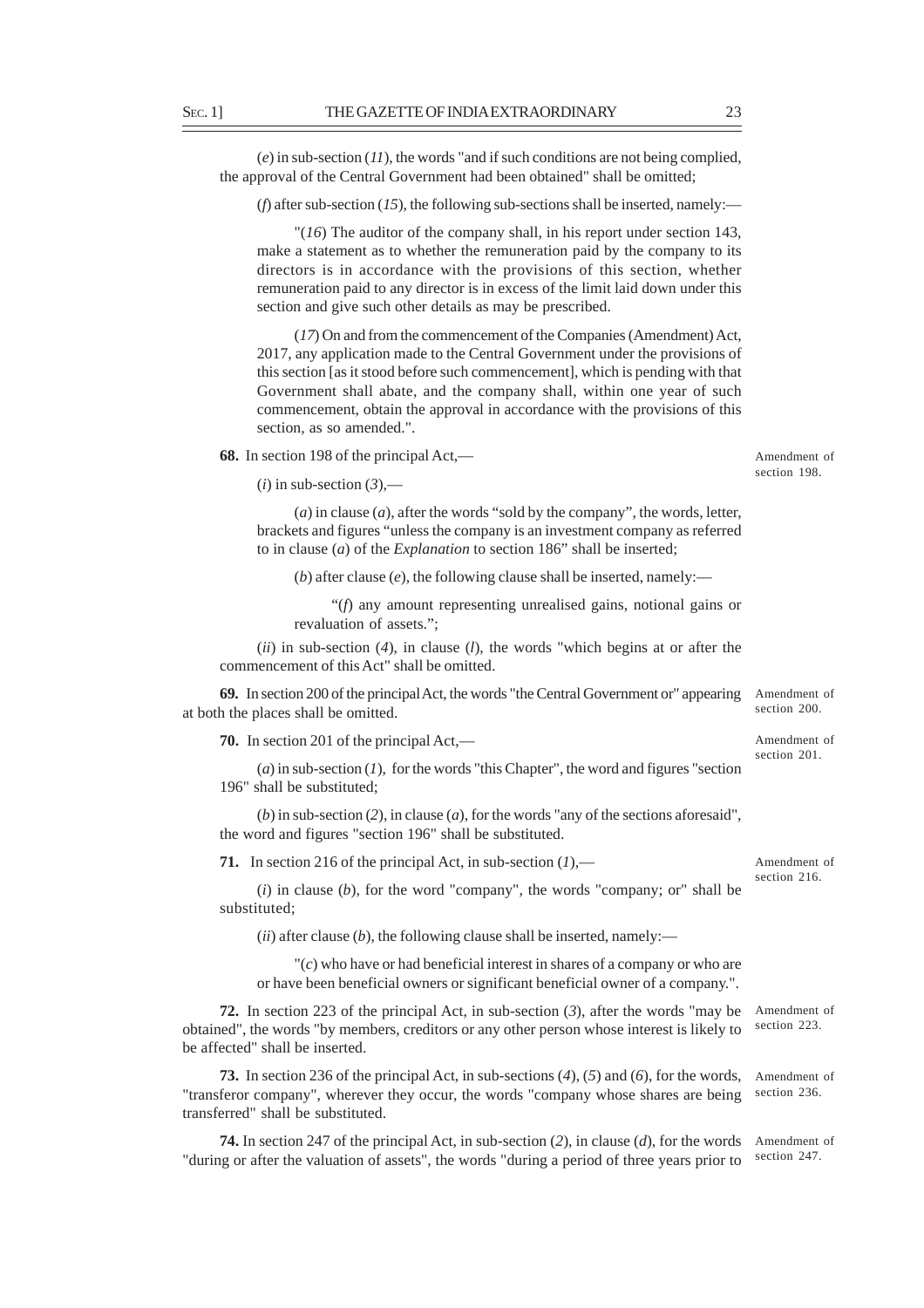|                              | his appointment as valuer or three years after the valuation of assets was conducted by him"<br>shall be substituted.                                                                                                                                                                                                                                                                                                                                                                                                                                                                                                                                                                                        |  |
|------------------------------|--------------------------------------------------------------------------------------------------------------------------------------------------------------------------------------------------------------------------------------------------------------------------------------------------------------------------------------------------------------------------------------------------------------------------------------------------------------------------------------------------------------------------------------------------------------------------------------------------------------------------------------------------------------------------------------------------------------|--|
| Amendment of<br>section 366. | 75. In section 366 of the principal Act, in sub-section $(2)$ ,—                                                                                                                                                                                                                                                                                                                                                                                                                                                                                                                                                                                                                                             |  |
|                              | $(i)$ for the words "seven or more members", the words "two or more members"<br>shall be substituted;                                                                                                                                                                                                                                                                                                                                                                                                                                                                                                                                                                                                        |  |
|                              | $(ii)$ in the proviso, after clause $(vi)$ , the following clause shall be inserted,<br>namely:-                                                                                                                                                                                                                                                                                                                                                                                                                                                                                                                                                                                                             |  |
|                              | " $(vii)$ a company with less than seven members shall register as a private<br>company.".                                                                                                                                                                                                                                                                                                                                                                                                                                                                                                                                                                                                                   |  |
| Amendment of<br>section 374. | <b>76.</b> In section 374 of the principal Act, after clause $(d)$ , the following proviso shall be<br>inserted, namely:-                                                                                                                                                                                                                                                                                                                                                                                                                                                                                                                                                                                    |  |
|                              | "Provided that upon registration as a company under this Part a limited liability<br>partnership incorporated under the Limited Liability Partnership Act, 2008 shall be 6 of 2009.<br>deemed to have been dissolved under that Act without any further act or deed.".                                                                                                                                                                                                                                                                                                                                                                                                                                       |  |
| Amendment of<br>section 379. | 77. Section 379 of the principal Act shall be renumbered as sub-section (2) thereof<br>and before sub-section (2) as so renumbered, the following sub-section shall be inserted,<br>namely:-                                                                                                                                                                                                                                                                                                                                                                                                                                                                                                                 |  |
|                              | $''(1)$ Sections 380 to 386 (both inclusive) and sections 392 and 393 shall apply to<br>all foreign companies:                                                                                                                                                                                                                                                                                                                                                                                                                                                                                                                                                                                               |  |
|                              | Provided that the Central Government may, by Order published in the Official<br>Gazette, exempt any class of foreign companies, specified in the Order, from any of the<br>provisions of sections 380 to 386 and sections 392 and 393 and a copy of every such<br>Order shall, as soon as may be after it is made, be laid before both Houses of Parliament.".                                                                                                                                                                                                                                                                                                                                               |  |
| Amendment of<br>section 384. | <b>78.</b> In section 384 of the principal Act, in sub-section (2), after the word and figures<br>"section 92", the words and figures "and section 135" shall be inserted.                                                                                                                                                                                                                                                                                                                                                                                                                                                                                                                                   |  |
| Amendment of<br>section 391. | <b>79.</b> In section 391 of the principal Act, for sub-section (2), the following sub-section<br>shall be substituted, namely:-                                                                                                                                                                                                                                                                                                                                                                                                                                                                                                                                                                             |  |
|                              | "(2) Subject to the provisions of section 376, the provisions of Chapter XX shall<br>apply mutatis mutandis for closure of the place of business of a foreign company in<br>India as if it were a company incorporated in India in case such foreign company has<br>raised monies through offer or issue of securities under this Chapter which have not<br>been repaid or redeemed.".                                                                                                                                                                                                                                                                                                                       |  |
| Amendment of<br>section 403. | 80. In section 403 of the principal $Act$ ,—                                                                                                                                                                                                                                                                                                                                                                                                                                                                                                                                                                                                                                                                 |  |
|                              | $(i)$ in sub-section $(I)$ , for the first and second provisos, the following provisos<br>shall be substituted, namely:-                                                                                                                                                                                                                                                                                                                                                                                                                                                                                                                                                                                     |  |
|                              | "Provided that where any document, fact or information required to be<br>submitted, filed, registered or recorded, as the case may be, under section 92 or<br>137 is not submited, filed, registered or recorded, as the case may be, within the<br>period provided in those sections, without prejudice to any other legal action or<br>liability under this Act, it may be submitted, filed, registered or recorded, as the<br>case may be, after expiry of the period so provided in those sections, on payment<br>of such additional fee as may be prescribed, which shall not be less than one<br>hundred rupees per day and different amounts may be prescribed for different<br>classes of companies: |  |
|                              | Provided further that where the document, fact or information, as the case                                                                                                                                                                                                                                                                                                                                                                                                                                                                                                                                                                                                                                   |  |

may be, in cases other than referred to in the first proviso, is not submitted, filed, registered or recorded, as the case may be, within the period provided in the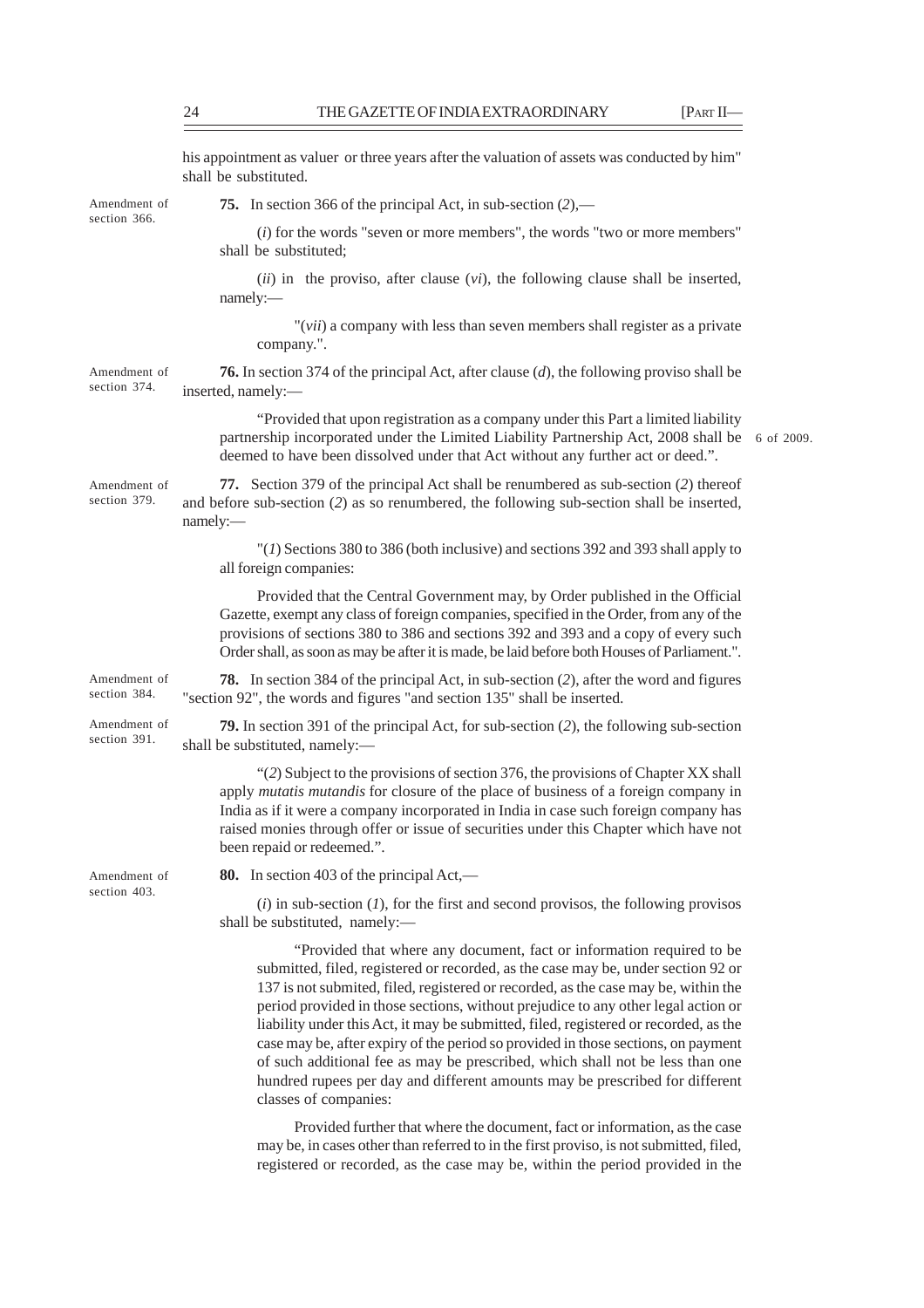relevant section, it may, without prejudice to any other legal action or liability under this Act, be submitted, filed, registered or recorded as the case may be, on payment of such additional fee as may be prescribed and different fees may be prescribed for different classes of companies:

Provided also that where there is default on two or more occasions in submitting, filing, registering or recording of the document, fact or information, it may, without prejudice to any other legal action or liability under this Act, be submitted, filed, registered or recorded, as the case may be, on payment of a higher additional fee, as may be prescribed and which shall not be lesser than twice the additional fee provided under the first or the second proviso as applicable.";

(*ii*) for sub-section (*2*), the following sub-section shall be substituted, namely:—

"(*2*) Where a company fails or commits any default to submit, file, register or record any document, fact or information under sub-section (*1*) before the expiry of the period specified in the relevant section, the company and the officers of the company who are in default, shall, without prejudice to the liability for the payment of fee and additional fee, be liable for the penalty or punishment provided under this Act for such failure or default.".

**81.** For section 406 of the principal Act, the following section shall be substituted, Substitution of namely:—

'406. (*1*) In this section, "*Nidhi*" or "Mutual Benefit Society" means a company Provision which the Central Government may, by notification in the Official Gazette, declare to be a *Nidhi* or Mutual Benefit Society, as the case may be.

 $(2)$  The Central Government may, by notification in the Official Gazette, direct  $etc.$ that any of the provisions of this Act specified in the notification—

(*a*) shall not apply to any *Nidhi* or Mutual Benefit Society; or

(*b*) shall apply to any *Nidhi* or Mutual Benefit Society with such exceptions, modifications and adaptations as may be specified in the notification.

(*3*) A copy of every notification proposed to be issued under sub-section (*2*), shall be laid in draft before each House of Parliament, while it is in session, for a total period of thirty days, and if, both Houses agree in disapproving the issue of notification or both Houses agree in making any modification in the notification, the notification shall not be issued or, as the case may be, shall be issued only in such modified form as may be agreed upon by both the Houses.

(*4*) In reckoning any such period of thirty days as is referred to in sub-section (*3*), no account shall be taken of any period during which the House referred to in sub-section (3) is prorogued or adjourned for more than four consecutive days.

(*5*) The copies of every notification issued under this section shall, as soon as may be after it has been issued, be laid before each House of Parliament.'.

**82.** In section 409 of the principal Act, in sub-section (*3*),—

(*i*) in clause (*a*), for the words "out of which at least three years shall be in the pay scale of Joint Secretary to the Government of India or equivalent or above in that service", the words "and has been holding the rank of Secretary or Additional Secretary to the Government of India" shall be substituted;

 $(iii)$  for clause  $(e)$ , the following clause shall be substituted, namely:—

"(*e*) is a person of proven ability, integrity and standing having special knowledge and professional experience of not less than fifteen years in industrial finance, industrial management, industrial reconstruction, investment and accountancy.".

Amendment of section 409.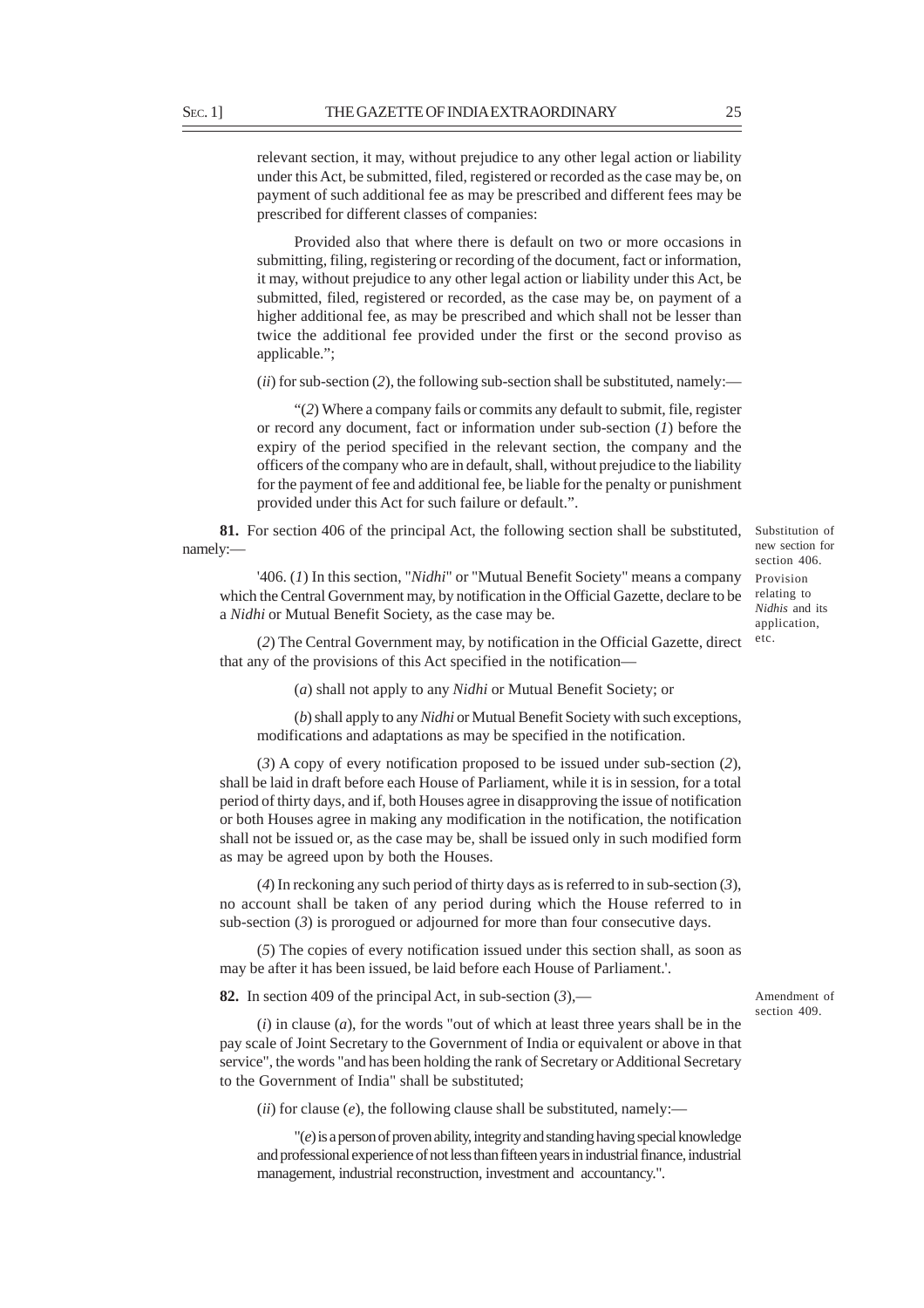| Amendment of<br>section 410.           | 83. In section 410 of the principal Act, for the words "orders of the Tribunal", the<br>words "orders of the Tribunal or of the National Financial Reporting Authority" shall be<br>substituted.                                                                                                                  |  |
|----------------------------------------|-------------------------------------------------------------------------------------------------------------------------------------------------------------------------------------------------------------------------------------------------------------------------------------------------------------------|--|
| Amendment of<br>section 411.           | 84. In section 411 of the principal Act, for sub-section $(3)$ , the following sub-section<br>shall be substituted, namely:-                                                                                                                                                                                      |  |
|                                        | $\mathcal{C}(\mathcal{J})$ A technical member shall be a person of proven ability, integrity and standing<br>having special knowledge and professional experience of not less than twenty-five<br>years in industrial finance, industrial management, industrial reconstruction, investment<br>and accountancy.". |  |
| Amendment of<br>section 412.           | 85. In section 412 of the principal Act, for sub-section (2), the following sub-sections<br>shall be substituted, namely:-                                                                                                                                                                                        |  |
|                                        | "(2) The Members of the Tribunal and the Technical Members of the Appellate<br>Tribunal shall be appointed on the recommendation of a Selection Committee consisting<br>$of$ —                                                                                                                                    |  |
|                                        | (a) Chief Justice of India or his nominee—Chairperson;                                                                                                                                                                                                                                                            |  |
|                                        | (b) a senior Judge of the Supreme Court or Chief Justice of High Court—<br>Member;                                                                                                                                                                                                                                |  |
|                                        | (c) Secretary in the Ministry of Corporate Affairs—Member; and                                                                                                                                                                                                                                                    |  |
|                                        | (d) Secretary in the Ministry of Law and Justice—Member.                                                                                                                                                                                                                                                          |  |
|                                        | (2A) Where in a meeting of the Selection Committee, there is equality of votes on<br>any matter, the Chairperson shall have a casting vote.".                                                                                                                                                                     |  |
| Amendment of<br>section 435.           | 86. For section 435 of the principal Act, the following shall be substituted,<br>namely:-                                                                                                                                                                                                                         |  |
| Establishment<br>of Special<br>Courts. | "435. $(I)$ The Central Government may, for the purpose of providing speedy trial<br>of offences under this Act, by notification, establish or designate as many Special<br>Courts as may be necessary.                                                                                                           |  |
|                                        | $(2)$ A Special Court shall consist of —                                                                                                                                                                                                                                                                          |  |
|                                        | $(a)$ a single judge holding office as Session Judge or Additional Session<br>Judge, in case of offences punishable under this Act with imprisonment of two<br>years or more; and                                                                                                                                 |  |
|                                        | (b) a Metropolitan Magistrate or a Judicial Magistrate of the First Class, in<br>the case of other offences,                                                                                                                                                                                                      |  |
|                                        | who shall be appointed by the Central Government with the concurrence of the Chief<br>Justice of the High Court within whose jurisdiction the judge to be appointed is<br>working.".                                                                                                                              |  |
| Amendment of<br>section 438.           | 87. In section 438 of the principal Act, for the words "deemed to be a Court of Session",<br>the words "deemed to be a Court of Session or the court of Metropolitan Magistrate or a<br>Judicial Magistrate of the First Class, as the case may be," shall be substituted.                                        |  |
| Amendment of<br>section 439.           | <b>88.</b> In section 439 of the principal Act, in sub-section (2), after the words "a<br>shareholder", the words "or a member" shall be inserted.                                                                                                                                                                |  |
| Amendment of<br>section 440.           | 89. In section 440 of the principal Act, for the words "Court of Session", at both the<br>places, the words "Court of Session or the Court of Metropolitan Magistrate or a Judicial<br>Magistrate of the First Class, as the case may be" shall be substituted.                                                   |  |
| Amendment of<br>section 441.           | <b>90.</b> In section 441 of the principal Act, in sub-section $(1)$ , for the words "with fine<br>only", the words "not being an offence punishable with imprisonment only, or punishable<br>with imprisonment and also with fine" shall be substituted.                                                         |  |